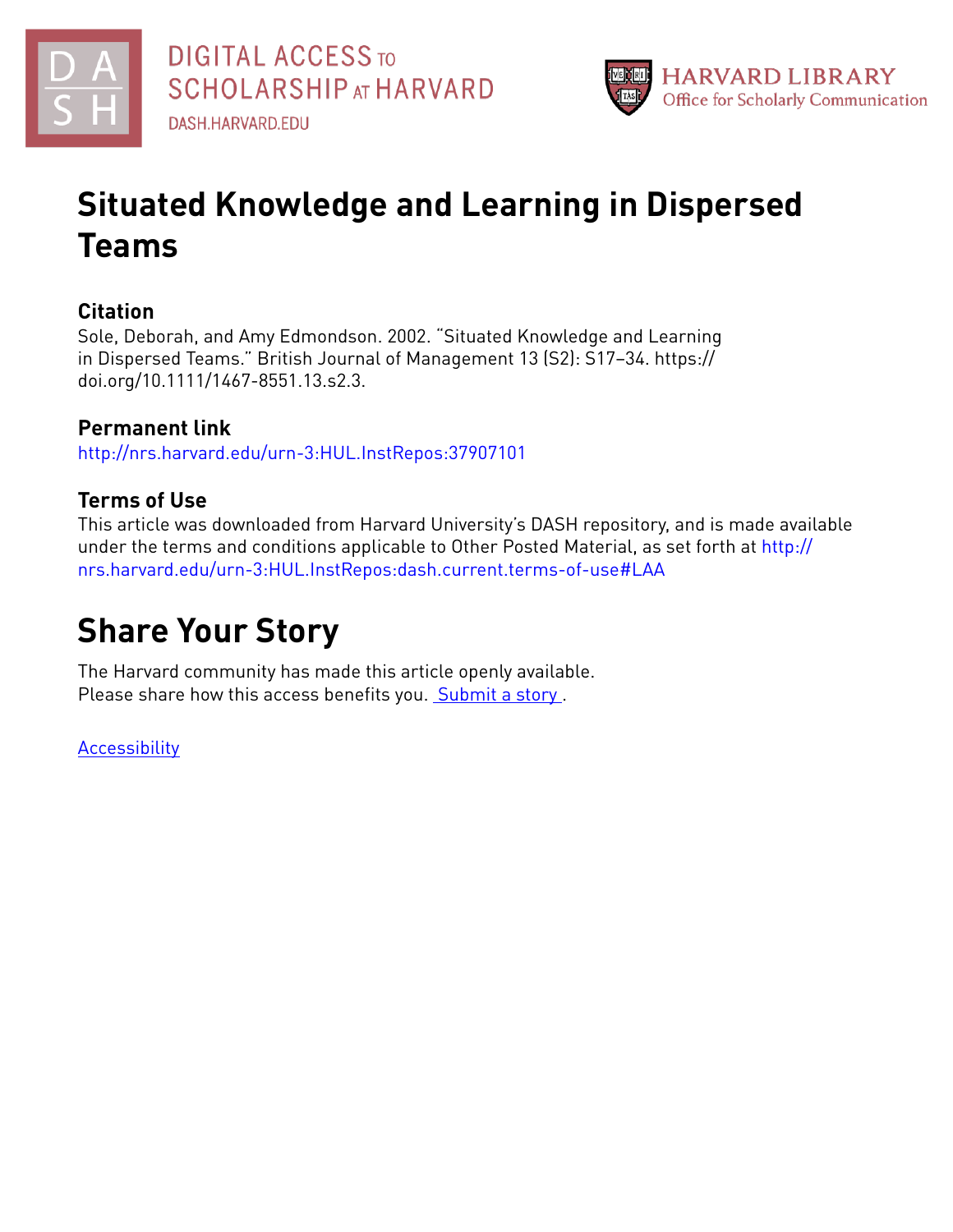## **SITUATED KNOWLEDGE AND LEARNING IN DISPERSED TEAMS**

### **Deborah Sole<sup>1</sup> Amy Edmondson Harvard Business School**

#### **Abstract**

This qualitative field study explores how geographically dispersed teams draw on knowledge situated in the multiple physical locales they span, to learn and accomplish their collective work. We propose the construct of *situated knowledge* as important for understanding the learning process in dispersed teams. Qualitative data collected on seven new product/process development projects, each spanning multiple sites, reveal that situated knowledge is both a blessing (a valuable resource) and a curse (a source of communication difficulty) for dispersed teams. On the one hand, dispersed teams can leverage local competencies and resources because team members understand and participate in local practices. On the other hand, dispersed teams may not be able to use specialized knowledge held by remote team members unless they recognize and adjust for local inflections that give meaning to that knowledge. The paper reports on analyses of 44 learning episodes involving the use of situated knowledge, and draws from these data to suggest critical factors involved in 'liberating' situated knowledge and putting it to use. Implications for research and practice are discussed. (174)

April, 2001

 1 Correspondence to be addressed to: Deborah Sole, Harvard Business School, Soldiers Field Rd, Boston MA 02163, Tel: +1.617.495.5021, Fax: +1.617.496.5265, Email: dsole@hbs.edu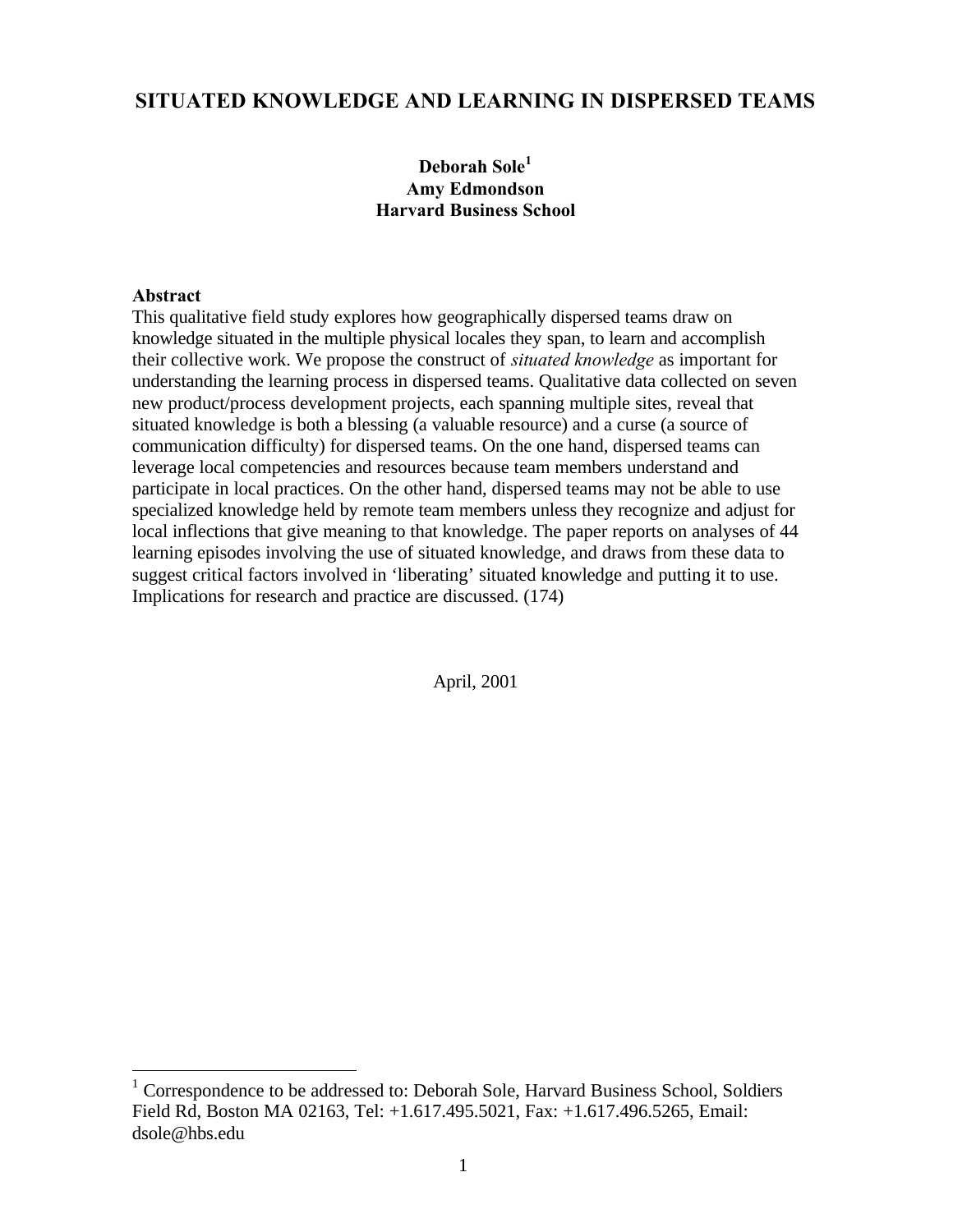#### **1 INTRODUCTION**

The notion of knowledge as a source of organizational advantage is by now well accepted, and much of the focus of current organizational research has shifted to understanding *how* organizations create, transfer, and deploy knowledge (Argote, 1999; Argote & Ingram, 2000). Understanding how knowledge is created and applied effectively in new product development is of particular interest, because the ability to rapidly and consistently deliver innovative products is critical to organizational success in changing environments (Drucker, 1993; Teece & Pisano, 1994). New knowledge is often created as a result of combining previously unconnected bodies of knowledge or combining existing knowledge in novel ways (Grant, 1996; Kogut & Zander, 1992; Schumpeter, 1934). Managers thus have sought organizational designs and processes that facilitate combining and exchanging knowledge in organizations. One such design is a geographically dispersed, cross-functional team—increasingly espoused for enhancing knowledge creation and innovation, especially in research and development activities (e.g. Boutellier, Gassmann, Macho, & Roux, 1998; De Meyer, 1993a, 1993b; Gorton & Motwani, 1996; Leonard, 1995; Madhavan & Grover, 1998; Prokesch, 1997).

Despite the multiple promises of dispersed development—better understanding of global clients, operations, and suppliers (Boutellier et al., 1998), improved project productivity through around-the-clock work patterns (Gorton & Motwani, 1996), and enhanced learning (De Meyer, 1993a; Prokesch, 1997)—evidence suggests that combining knowledge in dispersed, cross-functional teams may be inherently problematic. First, crossfunctional teams are expected to deliver rapid, creative, and flexible responses to challenging development needs, because they can bring diverse expertise and perspectives jointly to bear on issues (Brown & Eisenhardt, 1995; Leonard, 1995; Madhavan & Grover, 1998). In practice, however, team members with different occupations or from different functions struggle to understand each other, leading to misinterpretations and occasionally to conflict (Bechky, 1999; Dougherty, 1992). Second, despite the appeal of seeking increasingly specialized knowledge from members in different sites with unique industrial competencies (Leonard, Brands, Edmondson, & Fenwick, 1998)—as well as from different functions and occupations—research on knowledge and innovation management, together with studies of virtual teams, suggest that knowledge does not always 'flow' easily across locations or subunits (e.g. Argote & Ingram, 2000; Hansen, 1999; Lam, 1997; Szulanski, 1996; von Hippel, 1994; Zander & Kogut, 1995). These difficulties have in part been attributed to knowledge being "sticky" (von Hippel, 1994) or tacit (Polanyi, 1966). Yet, perspectives that focus on inherent properties of knowledge as a source of inertia fail to explain why sometimes knowledge flows or 'leaks' (e.g. within functions), and at other times it 'sticks' (e.g., across functions) (Brown & Duguid, 2000). This paper focuses instead on the relationship between knowledge and the activities of those who use it, to develop a fuller understanding of how knowledge can be accessed, combined, and developed in dispersed teams.

Different conceptualizations of knowledge yield different insights about innovation, product development, and knowledge creation in organizations, and a "practice" perspective has been suggested a way of reconciling conflicting findings (Brown & Duguid, 2000). Building on this suggestion, we adopt a practice perspective in a longitudinal, qualitative field study of seven geographically dispersed, cross-functional new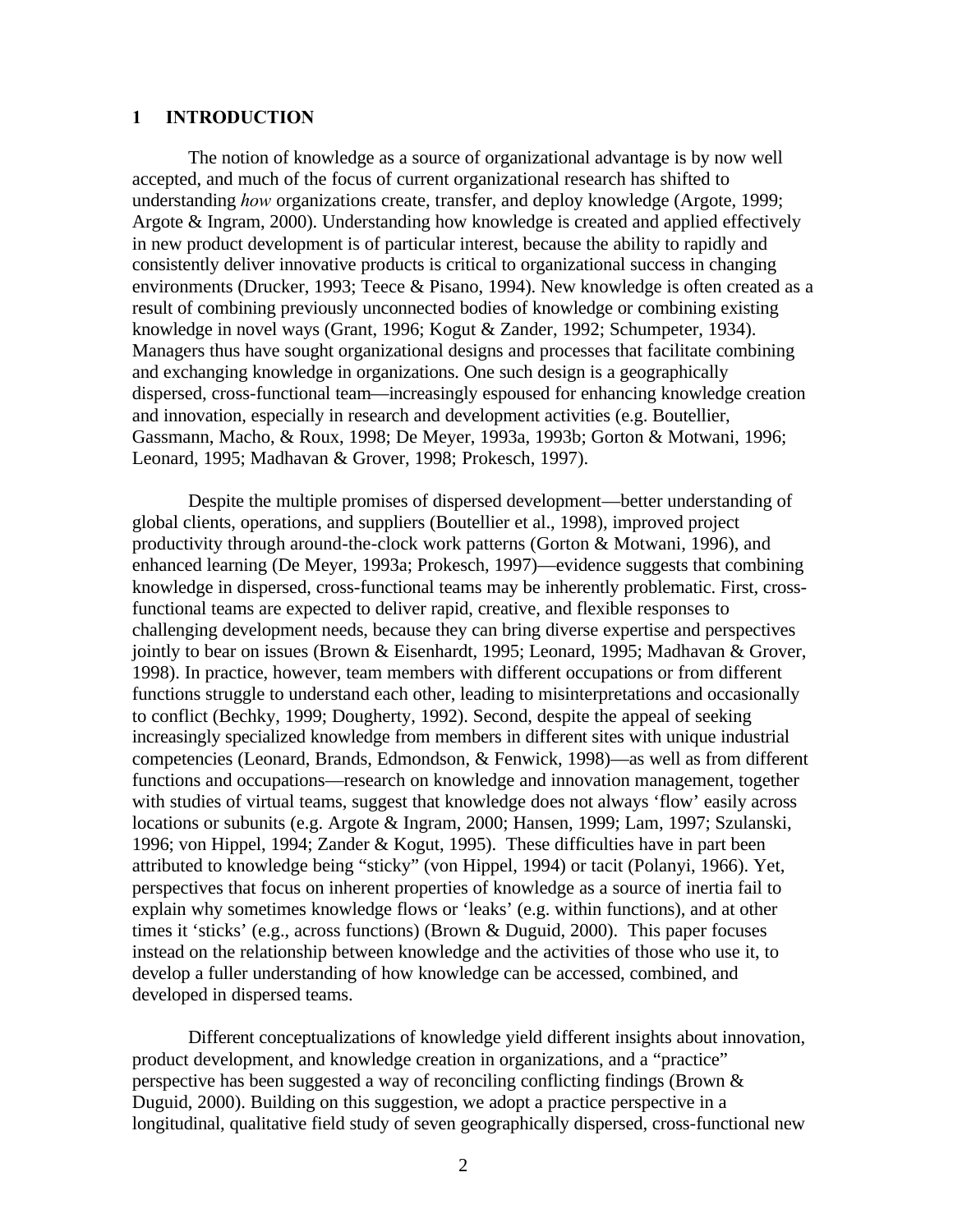product/process development teams in a single firm. This perspective led us to focus on how work was actually accomplished in the different sites in which team members were based, which drew our attention to how knowledge was situated in a given locale, or organizational site. This paper thus develops insights about how dispersed teams learn and create new knowledge by focusing on how team members negotiated site-based boundaries of knowledge and practice. We conceptualize learning in these dispersed teams as the acquisition of knowledge and experience that enables a team to address project tasks and issues for which solutions were not previously obvious.

Our analysis suggests that *situated knowledge* is critical to learning in a dispersed team, and also that this critical source of knowledge is discovered and applied in different ways. On the one hand, dispersed teams can leverage local skills and resources because local team members readily perceive the potential relevance of local knowledge and are able to apply it by virtue of participating in and understanding site-specific practices. On the other hand, dispersed teams may not be able to benefit from the specialized knowledge of remote team members unless they can recognize and adjust for site-specific practices and structures within which that knowledge is embedded. The present study thus finds, not surprisingly, that dispersed team learning frequently depends on physical movement of key members to 'liberate' their situated knowledge for application elsewhere. When individuals were able to re-situate this potential source of knowledge, their teams were better able to respond.

In the next section we discuss elements of a practice perspective and how it shapes our investigation of knowledge sharing. We then elaborate on the construct of situated knowledge and offer a formal definition. The following section describes the research setting and methods. Subsequently, we present our findings and discuss how situated knowledge and practice play out in the activities of dispersed development teams. We conclude by discussing some of the implications of situated knowledge for dispersed development teams, and for dispersed work more generally.

#### **2 PRACTICE AND SITUATED KNOWLEDGE**

A practice-based perspective (Bourdieu, 1977; Brown & Duguid, 1991; Lave & Wenger, 1990; Wenger, 1998) emphasizes the collective, situated, and provisional nature of knowledge, as a contrast to a rational-cognitive view of knowledge. Central to the practice perspective—and to related theories emphasizing work activity (Blackler, 1993; Engestrom, 1993)—is acknowledgement of the broader social and structural contexts in which individual actions take place; these bodies of work view learning as inseparable from context. These researchers thus investigate the interaction between individuals and their community (or social context), the interaction between individual actions and the environment (or physical context), and the roles played by resources such as physical and abstract tools and procedures in these interactions. Contextual elements are seen to shape how individuals learn to become knowledgeable and competent at a certain practice or activity in a particular context. The present study builds on the practice literature, to examine how the context dependence of organizational work practices affects knowledge sharing and learning in dispersed teams.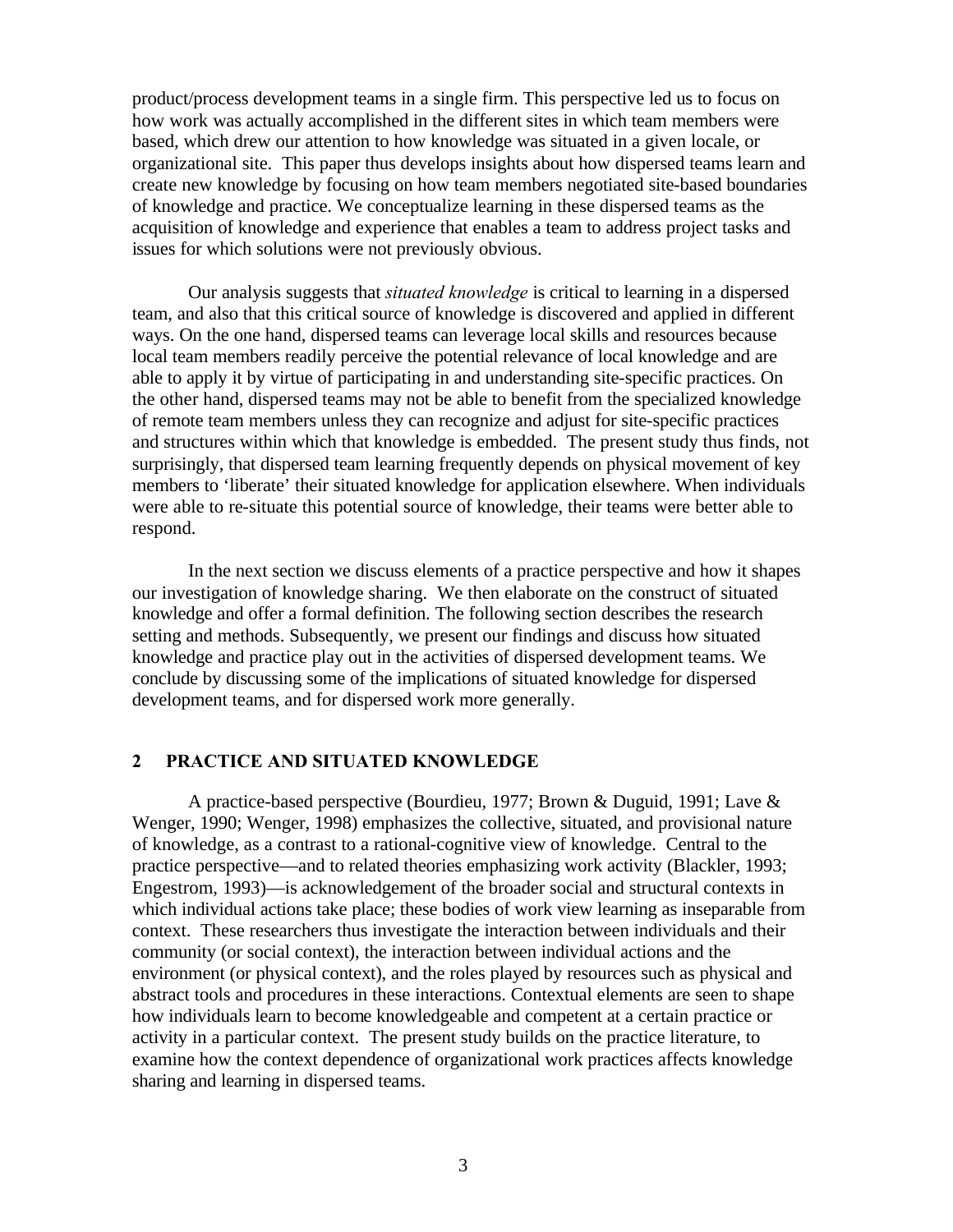The concept of practice connotes *doing*—doing in both historical and social contexts that give structure and meaning to what is being done (Wenger, 1998, p47). Practice involves both explicit and tacit elements. It includes easily identified language, tools, concepts, roles, and procedures, as well as more implicit elements such as rules of thumb, embodied capabilities, and shared worldviews. A practice perspective pays attention to actions and how these both enact and create social structures. The practice lens offers insights into the *dynamics* of knowing and learning in organizations, by focusing on the way work gets done and on how knowledge is generated and applied in the process. This perspective highlights how divisions of knowledge form as a result of the division of work and thereby give rise to boundaries between groups (or communities) involved in different work activities. Greater or less ease in communicating knowledge in organizations is thus explained not in terms of inherent properties of knowledge itself but rather in terms of crossing epistemological boundaries associated with different practices (Brown & Duguid, 2000). Consistent with this, we seek to understand how knowledge differences might develop between sites, as well as how such knowledge is developed, exchanged, and applied in dispersed teams.

#### **2.1 Communities of Practice**

The construct of "communities of practice"—interdependent practitioners having common work practices, a common interpretation of their joint endeavor, and shared epistemic perspectives—has been suggested as a lens (and unit of analysis) for understanding learning, work, and the development of identity in organizations (Brown  $\&$ Duguid, 1991; Lave, 1991; Wenger, 1998). Most prior empirical studies have focused on *role-based* communities of practice where members engage in similar jobs or occupations. Examples include studies of the work and knowledge of butchers and midwives (Lave & Wenger, 1990), medical claims processers (Wenger, 1998), photocopier repair technicians (Brown & Duguid, 1991), and engineers, technicians and assemblers (Bechky, 1999). A few organizational studies have identified *task-based* communities of practice, where members playing different roles are still engaged collectively and over time on particular tasks (e.g. Robey, Khoo, & Powers, 2000). The present study, in contrast, identifies locale or site as a source of shared work practices and resources, objectives, and identity. Sitebased shared knowledge can transcend both role and task boundaries, as we illustrate below. This section considers dimensions of practice identified by Wenger (1998)—shared endeavors, mutual engagement, and a shared repertoire of resources—to propose implications of site-based differences for the work and learning of dispersed teams.

*A shared endeavor.* Practice encompasses an endeavor in which practitioners experience meaning in what they do, and a *communities of practice* lens highlights social configurations within which individuals pursue a shared enterprise, and assist each other to become competent in that enterprise (Wenger 1998). Membership in the practice is defined through one's participation in such work and through one's mutual engagement with and commitment to others who pursue the same objective. The incentive to participate is based on the desire to solve problems, develop skills, and build relationships. Newcomers participate peripherally until they become legitimate members by demonstrating their competence in the practice (Lave & Wenger, 1990). Membership is thus a process of legitimization, rather than an automatic or instantaneous step. As members of a practice, individuals work interdependently on a collective endeavor and thereby develop a shared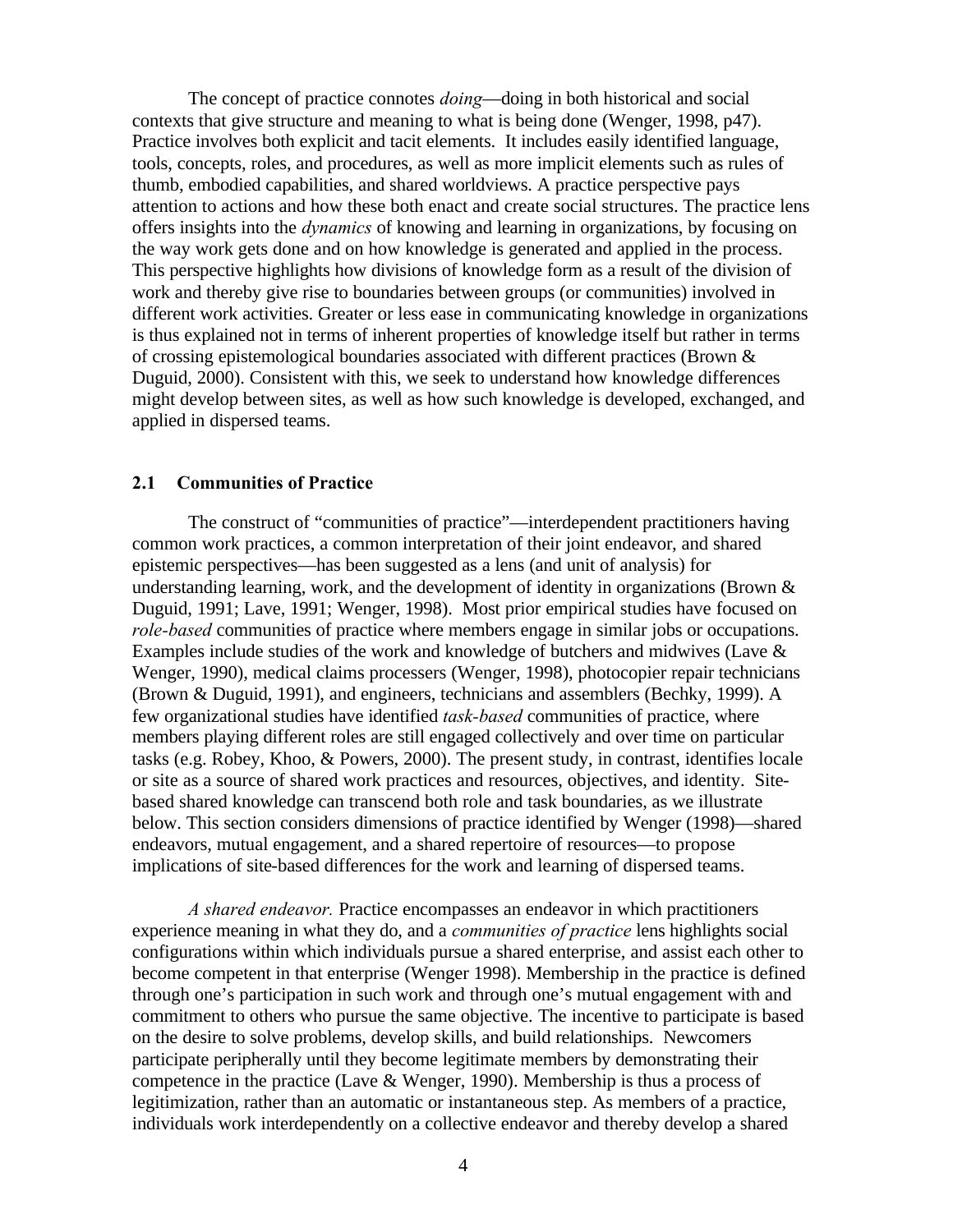identity. Members outside a particular practice often feel alienated because they do not comprehend the value of the endeavor. In this way, the boundaries of a practice are indicated by a sense of belonging or a lack thereof.

In a similar way, membership in a particular geographic sub-unit can influence members' interpretations of what is distinctive, central, and enduring about what they do, and organizational sub-identities often exist based on geographic location (Fiol, 1991). For example, in a matrix organization, co-located organizational members often share regional responsibilities—constituting a shared endeavor. Social identity theory also suggests that the relatively greater common knowledge about co-located colleagues and local activities compared to those elsewhere might prompt the development of a social identity based on organizational locale (Tajfel, 1981).

*Mutual engagement in practice.* Practice does not emerge merely from a collection of individuals performing similar or related tasks, but rather through the interdependent activities of a group who collectively perceive those activities as worthwhile. Brown and Duguid (1991) show how individuals in organizations act interdependently to accomplish work—often contradicting canonical views of their work as being independent and individually-oriented. When people work interdependently, they become informally bound to one another through exposure to a common class of problems. They come to embody a store of shared knowledge informally disseminated through frequent interaction in the course of addressing these mutual problems. This process is conveyed in reports of photocopier repair technicians telling stories of their past experiences when faced with unexpected, non-documented problems (Brown & Duguid, 1991; Orr, 1990). Through story telling, individuals in the community were able to learn from the experience of others. Similarly, coworkers in physical proximity who interact frequently and learn from each other to solve problems (Allen, 1977), can share knowledge and practices that are not available to remote colleagues.

Practices evolve through the mutual engagement of participants in pursuit of a shared objective. Similarly, co-located colleagues who interact with each other in systematic ways towards common purposes over time collectively acquire knowledge of 'the way things get done around here' (Badaracco, 1991; Collins, 1983; Granovetter, 1985; Kogut & Zander, 1992; Levitt & March, 1988; Nelson & Winter, 1982). They subsequently draw on this knowledge of practice to accomplish efficient and effective communication and action within the setting. Because this knowledge is learned over time, it is unlikely to be shared by dispersed group members who have not interacted previously or extensively. In addition, because participants in a particular work setting themselves gradually take this knowledge for granted, they often cannot readily isolate their knowledge and practices, nor articulate its relevance to colleagues from other locations (Rennecker, 2001). Therefore, knowledge of certain work practices is likely to be situated in a physical (and social) setting where frequent, casual interaction takes place. Implicit assumptions associated with particular actions or decisions may remain largely obscured to participants in other locations. Different assumptions, manifest in communication misunderstandings, are therefore likely to signal a boundary of practice and knowledge.

*Shared repertoire of resources.* Practice includes shared historical social and physical resources that sustain and shape mutual engagement in action (Wenger, 1998, p5). 'Resources' is interpreted as a means of supplying what is needed to accomplish work,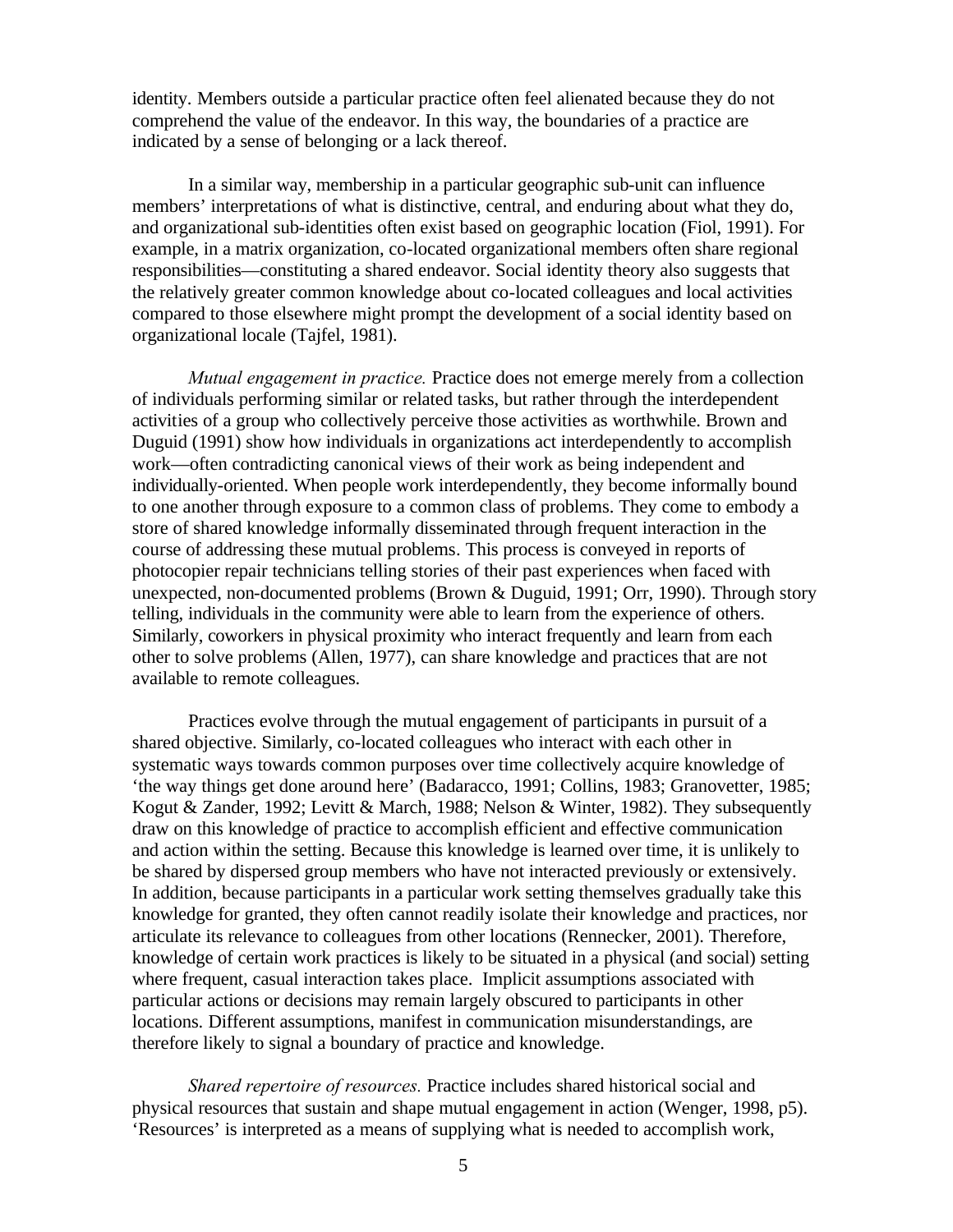rather than a particular physical asset. These include rules, roles, and procedures that shape how community members interact together on work tasks, as well as physical and conceptual tools that trigger and enable particular approaches to tasks.

 In the mutual pursuit of solutions to common problems, co-located individuals draw on colleagues' competencies without explicitly recognizing that or how they know about this source of expertise. Proximity also allows others to recognize the existence of knowledge—such as competence to use a tool or machine—that cannot be fully codified in words, symbols or procedural instructions. Such knowledge can be recognized, and even shared, when colleagues are able to engage in dialogue, observation, and shared activity (Leonard-Barton, 1992; Nonaka & Takeuchi, 1995). Through proximity-based interactions, individuals develop "transactive memory" (Moreland, 1999; Wegner, 1987)—knowledge of what others know. Because knowledge of local expertise is acquired gradually and informally, it is unlikely to be discussed or documented explicitly. In this way, we suggest that awareness of colleagues' expertise and competencies can become situated in a physical setting, and that, in the absence of intentional intervention, this kind of expertise is unlikely to be easily visible or accessible to remote members.

Other resources of practice include tools, techniques and technologies to accomplish work, as well as terminology to describe and discuss that work. Concrete resources such as tools, equipment, and materials make up the physical setting, and these often differ from site to site, even within the same firm. Physical equipment, artifacts, and the use of physical space have been shown to provide both cues and constraints for learning (Brown & Duguid, 1991; Fleck, 1997; Tyre & von Hippel, 1997; von Hippel & Tyre, 1995). Knowledge to act effectively in a particular setting is difficult to share because remote others do not experience those same physical cues. In a study of technology-enabled dispersed student teams, Cramton (2001) found that, despite having similar educational backgrounds, team members lacked "mutual knowledge" of the local work patterns and information technology resources that constrained each individual's interactions with the virtual team. This lack of shared knowledge hindered their ability to identify the root causes of miscommunications and develop effective teamwork practices. In contrast, when people can interact—within a specific context, confronted with unique sources of information, experiencing different constraints, with access to particular tools to solve problems—learning is enhanced (Brown & Duguid, 1991; Tyre & von Hippel, 1997; von Hippel & Tyre, 1995). Language is another resource, often determined by location, that can be unique to a practice. For example, Bechky (1999) documented how two communities of engineers and assemblers evolved different terminology and worked with different artifacts to fit their occupational work contexts. Their different use of these resources hindered communication across the boundaries of their practice, such that they required mediators (technicians) to facilitate exchange of their respective knowledge.

Location-based differences in repertoires of resources are likely to shape how work is accomplished in different places and to affect what resources come to mind for solving problems. Since practice evolves to accomplish 'real work' effectively (Brown & Duguid, 1991; Orr, 1990), it adapts to local resource constraints and takes advantage of local resource opportunities. Orr's (1990) classic account of photocopier repair technicians documents how this CoP developed work practices that satisfied their local needs and often ignored or neglected the formally prescribed procedures because these were seen as less relevant to performance. Thus we might expect that organizational members in one locale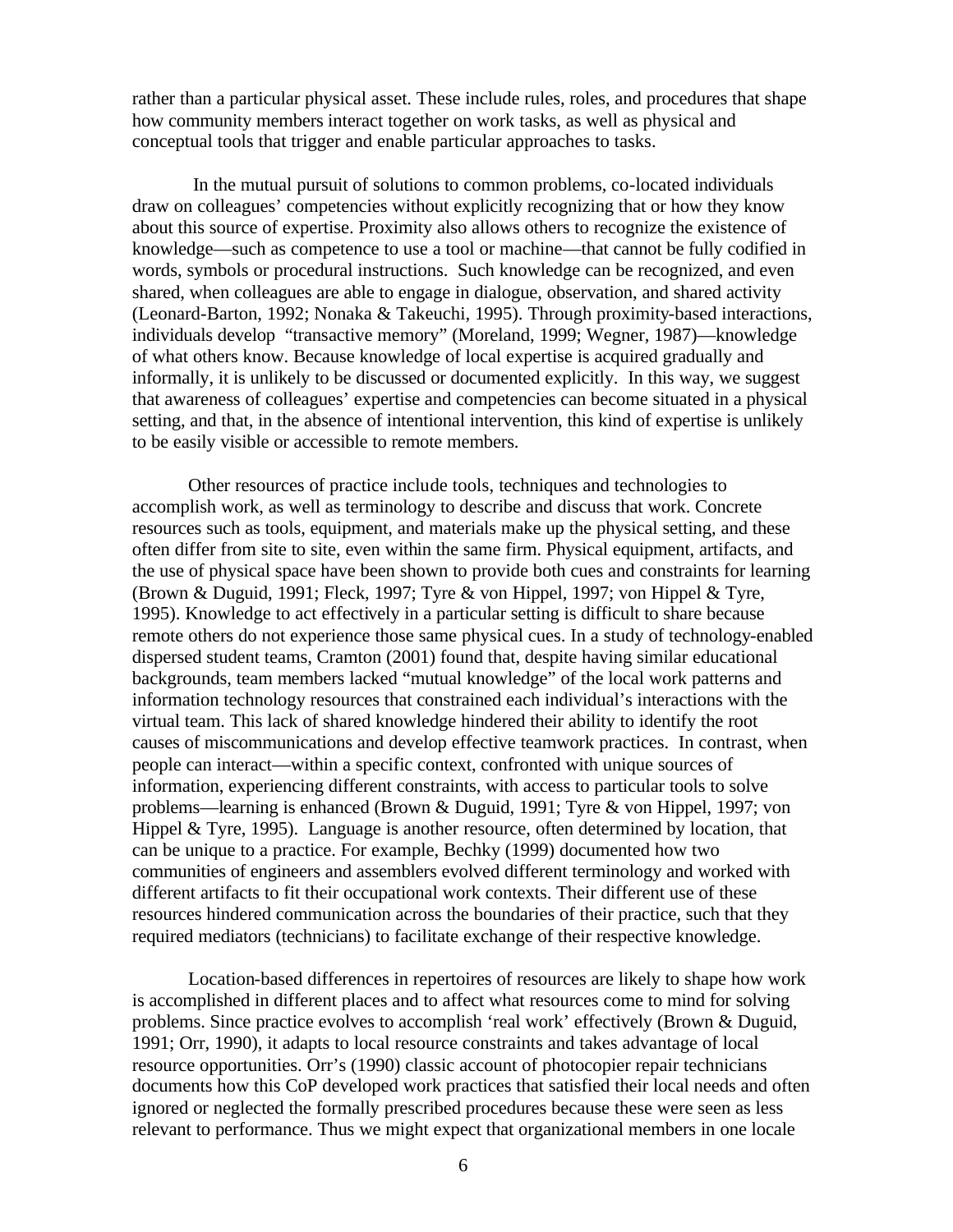develop practices and draw on resources that differ from those of other organizational locales—even if members from both locales were engaged in similar occupations or part of the same function.

#### **2.2 Situated Knowledge**

Previous work thus maintains that communities of practice share knowledge of community competence, appropriate problem-solving approaches, and available resources—as a result of shared work practices. This paper extends this line of thinking to suggest that members of dispersed teams can similarly develop knowledge as a result of exposure to work practices in their different locations. That is, an important component of what dispersed team members individually know is *situated* in their different social and physical contexts. We focus on these contextual elements in our analysis of the data to examine how dispersed team members negotiate this situated knowledge.

We define situated knowledge as knowledge embedded in a physical site or location. For example, in a manufacturing facility, situated knowledge might include special knowledge about supplier reliability, about the performance of a particular piece of equipment, or about who knows what. Situated knowledge is similar to Fleck's (1997) concept of contingent knowledge in being contextually embedded. However situated knowledge is considered embedded in a particular physical location rather than in a general working milieu—such as a laboratory—that may recur in different places. It is also lasting—relevant over long periods of time rather than primarily during the implementation of a new technology or project. In contrast to knowledge shared by members of a functional group (Dougherty, 1992) or a community of practice (interacting around common work), situated knowledge may be shared by those who are co-located, despite role or task-based differences. This kind of knowledge tends to be taken for granted by those working in the site, and hence is likely to be difficult to access, without some intervention to catalyze a process of liberating it.

The aim of this paper is to argue that situated knowledge plays an important role in the process and effectiveness of knowledge sharing and learning in dispersed teams, and to suggest critical factors that allow such teams to put situated knowledge to use.

#### **3 METHODOLOGY**

We conducted a longitudinal qualitative study of working and knowledge sharing practices of seven geographically dispersed, cross-functional development teams in a single organization. The goal of the study was to explore the processes of creating, sharing and applying knowledge in pursuit of innovation when team members come from different physical and intellectual backgrounds. Because our objective was to generate rather than test theory, the study design was open-ended to allow unforeseen themes to emerge from the data. As discussed above, our thinking about situated knowledge and its potential relevance was triggered by the literature. This interest was enhanced by themes that emerged in the data, which highlight the role of site-based knowledge and practices in the work of dispersed teams.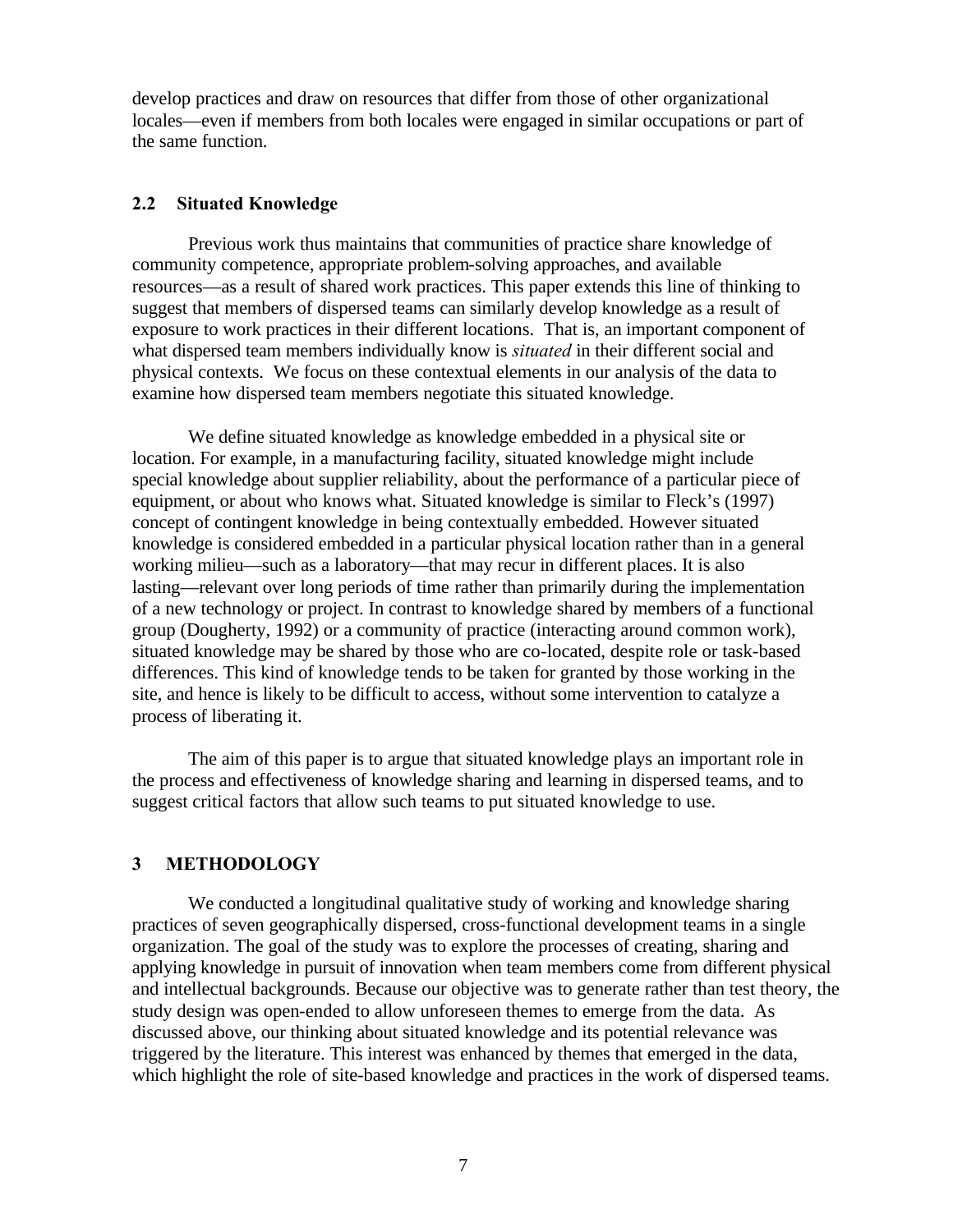#### **3.1 Research Setting**

We studied geographically dispersed, cross-functional teams at DevCo (a pseudonym), a multinational manufacturing company designing and producing polymer products for use in industrial and consumer applications. DevCo employed over 4000 people worldwide and company revenues exceeded \$1 billion per year. The company, formed as the result of an earlier acquisition and a subsequent joint venture, relied heavily on teams staffed from different research centers, production sites, and commercial offices around the world for new product and process development. At the time of data collection, this practice had been in use across some sites for a number of years and had become more widespread and frequent.

Project teams were selected both for their similarities and their differences, following guidelines for theoretical sampling (Glaser & Strauss, 1967; Yin, 1994). Teams were added to the study in phases, which allowed for progressive refinement of the conceptual model. Initially, two development teams were selected whose projects were at equivalent stages of the company's standard "stage-gate" development process. Both developments were significant in terms of investment, risk, and complexity. The projects differed in terms of the particular physical sites involved and the longevity of the teams. Both teams had representation from commercial, technical, and production areas, and included key participants from at least three physical locations. Subsequently, we added five additional development projects, providing further variation on group tenure and task complexity—two variables suggested by the group literature as important in shaping group processes (Goodman, Ravlin, & Argote, 1986; McGrath, 1984). Although the study design presented a potential confound between broad functional groups (commercial, technical, and production) and geographical site, most sites included two or three functions, such that it was possible to distinguish between functional boundaries and site-based boundaries.

All teams had cross-functional representation but varied in project complexity, creating implications for interdisciplinary collaboration. Teams also differed in the extent of their geographical distribution—for example, some teams included members in Asia, America and Europe, others spanned only European locations—and thus in the ease with which they might occasionally meet face to face. Teams had access to a range of technological tools to support their collective work, including those allowing "same time, different place" interactions – audio-conferencing, video-conferencing, application sharing – and "different time, different place" interactions –electronic messaging, computer conferencing (threaded discussions), workflow organization, and shared, structured document repositories. Although they had access to the same set of information and communication technologies (ICTs), the teams did indeed differ in the way they eventually used these tools<sup>2</sup>. Table 1 describes the project-teams in the sample.

<u>.</u>

 $2$  In this paper, we do not report on the dispersed teams' use of technology.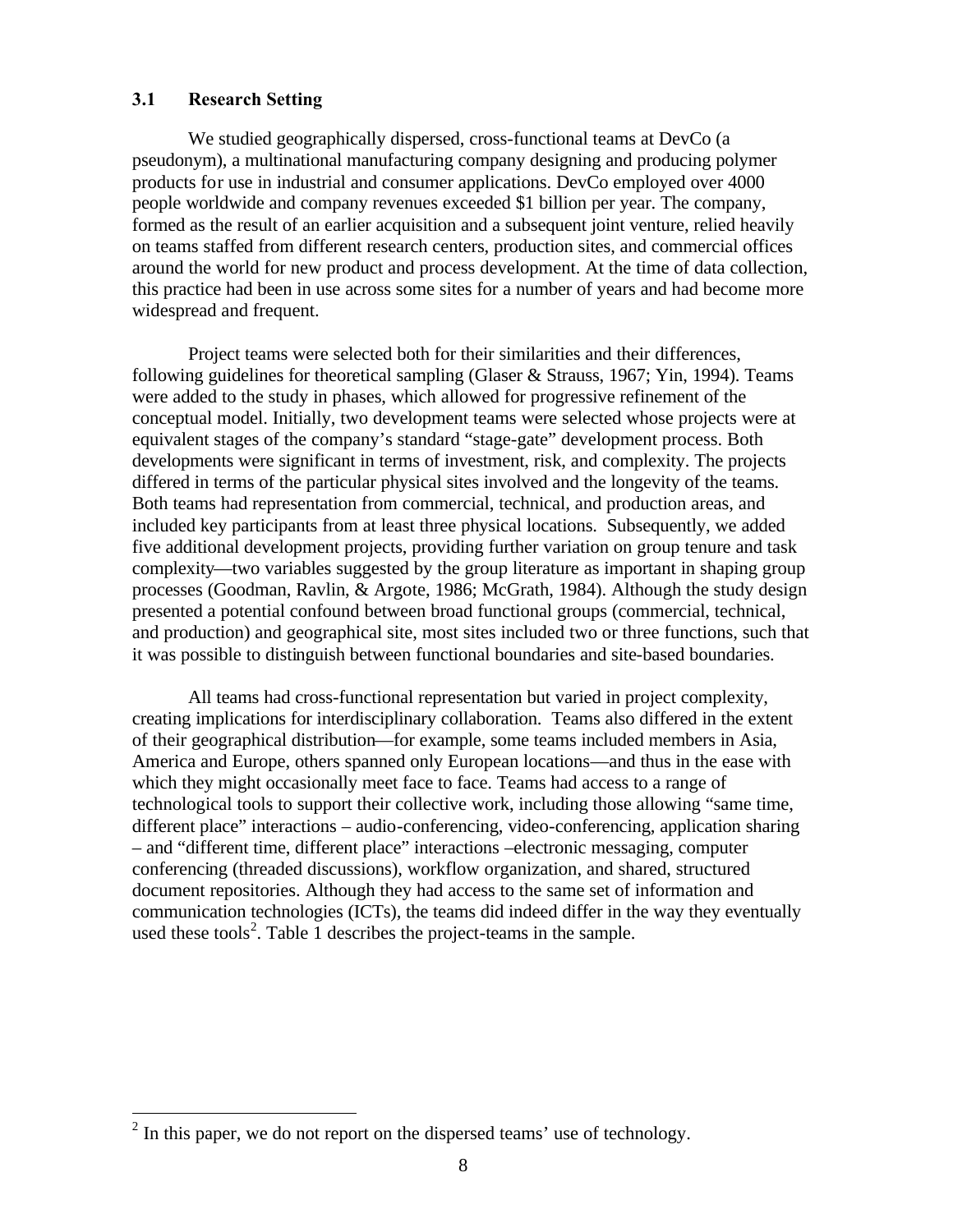| Project<br>Team | <b>Development Task</b>                                                                                                   | <b>Task</b><br>Complexity <sup>a</sup> | <b>Team Composition</b>                                                                                                                                                                            | # of Core<br><b>Members</b> | # of Sites<br>Involved <sup>b</sup>                                 | # of<br><b>Countries</b> | # of<br>Languages | # of<br><b>Informants</b> |
|-----------------|---------------------------------------------------------------------------------------------------------------------------|----------------------------------------|----------------------------------------------------------------------------------------------------------------------------------------------------------------------------------------------------|-----------------------------|---------------------------------------------------------------------|--------------------------|-------------------|---------------------------|
| <b>GROSSO</b>   | Develop new product for<br>high-margin market<br>segment using new product<br>and process technology                      | H.                                     | Research Scientist*<br><b>Experimental Scientist</b><br>Process Design Engineer<br><b>Materials Specialist</b><br><b>Production Engineer</b><br><b>Market Manager</b>                              | 6                           | $4 (+3)$<br><b>SiteC</b><br>SiteD<br>SiteV<br><b>SiteW</b>          | 5                        |                   | 8                         |
| <b>BIANCO</b>   | Develop new product for<br>strategic new customer<br>using combination of<br>existing product and<br>process technologies | MH                                     | Product Development Engineer*<br>Process Team Leader<br><b>Technical Specialist</b><br><b>Research Scientist</b><br>Market Manager (US)<br>Market Manager (JP)<br>Regional Commercial Manager (JP) | $\overline{7}$              | $5 (+2)$<br><b>SiteB</b><br>SiteH<br>Sitel<br>SiteT<br><b>SiteW</b> | 3                        | $\overline{2}$    | 9                         |
| <b>CHIARO</b>   | Develop replacement<br>products for existing<br>profitable market through<br>novel process technology                     | MH                                     | Production Development Engineer*<br>Market Development Manager<br><b>Experimental Scientist</b><br>Process Design Engineer<br><b>Production Supervisor</b><br>Market Manager (EU)                  | 6                           | $3 (+1)$<br>SiteD<br><b>SiteS</b><br><b>SiteW</b>                   | $\overline{2}$           | 1                 | 5                         |
| <b>SCURO</b>    | Develop replacement<br>products for existing market<br>using combination of<br>existing process technology                | M                                      | Production Engineer*<br><b>Technical Specialist</b><br><b>Production Engineer</b><br><b>Technical Service Representative</b><br>Sales Account Manager                                              | 5                           | $3 (+3)$<br><b>SiteC</b><br><b>SiteG</b><br>SiteH                   | 2                        | 2                 | $\overline{\mathbf{4}}$   |
| <b>GRIGIO</b>   | Develop new product for<br>existing customer, using<br>combination of existing<br>process technology                      | M                                      | Product Development Engineer*<br><b>Research Scientist</b><br><b>Experimental Scientist</b><br>Process Team Leader<br><b>Technical Service Representative</b><br>Sales Account Manager             | 6                           | $3 (+2)$<br>SiteH<br><b>SiteW</b><br><b>SiteX</b>                   | $\overline{2}$           | $\mathbf{1}$      | $\overline{7}$            |
| <b>ROBUSTO</b>  | Develop improved process<br>technology for platform<br>production process                                                 | М                                      | Research Specialist*<br>Process Specialist<br><b>Polymer Specialist</b><br><b>Production Engineer</b><br><b>Production Technician</b><br>Maintenance Engineer                                      | 6                           | 3<br><b>SiteC</b><br>SiteH<br><b>SiteW</b>                          | $\overline{2}$           | -1                | 4                         |
| <b>NERO</b>     | Develop replacement<br>product for important<br>customer, using existing<br>process technology                            | L                                      | Application Development Manager*<br><b>Experimental Scientist</b><br><b>Production Engineer</b><br>Sales Account Manager                                                                           | 4                           | $3 (+1)$<br>SiteH<br><b>SiteW</b><br><b>SiteX</b>                   | $\overline{2}$           | $\mathbf{1}$      | 5                         |

### **Table 1 Descriptions of Development Teams and Projects**

a Internal project evaluation criteria.

b Number in brackets indicate close interaction with customers and / or supplier.

\* Project team leader.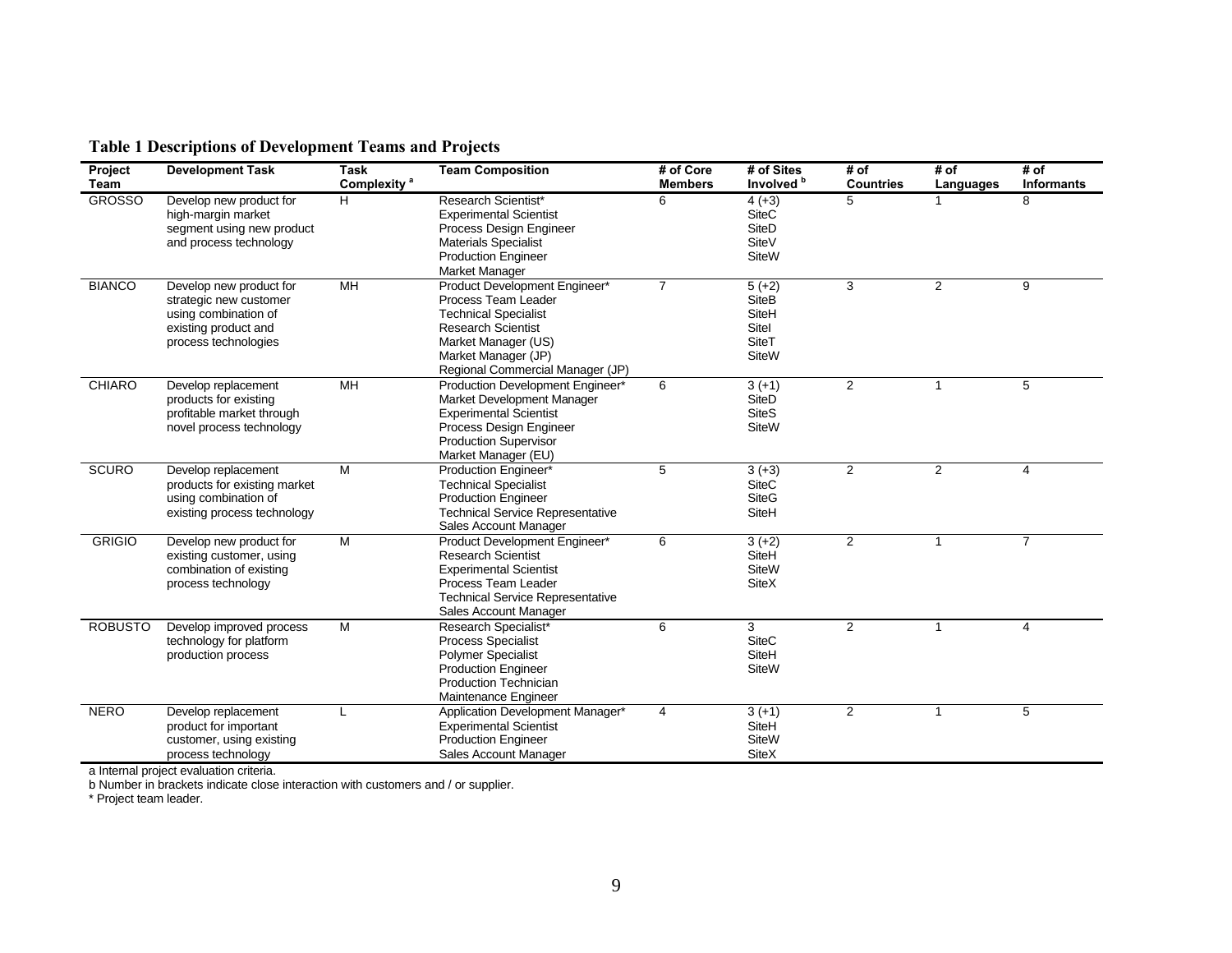#### **3.2 Data Sources**

We collected data through semi-structured interviews, reviews of organization and project documentation, and through observation of and participation in project-team and organizational activities. This triangulation of various techniques of data collection provided multiple perspectives on issues, and allowed for cross-checking of existing and emerging concepts (Eisenhardt, 1989; Glaser & Strauss, 1967; Pettigrew, 1990).

*Interviews.* Seventy interviews lasting between one and three hours were conducted with members of the organization engaged in NPD activities, including members engaged in research and development, engineering, technical services, customer service, marketing, sales, and manufacturing. We interviewed managers, team members and peripheral project participants. Most interviews were conducted face to face and were tape-recorded for transcription; the interviewer also took field notes (Gay & Diehl, 1992). Five interviews were conducted by phone; four of these were also recorded. The sample included team members from seven different sites.

*Site Data.* First, semi-structured interviews were conducted with a cross-section of the NPD organization at one location. Informants were selected from different occupations and organizational levels to provide multiple perspectives into NPD activities and attitudes towards knowledge sharing and collaborative behavior at that location. The interview protocol was designed to elicit information about the nature of development activities and objectives, types of knowledge drawn upon during these activities, the nature of knowledge-intensive interactions, the use of different technologies in knowledge exchanges, and norms of behavior at the site. Cross-sectional interviews were also conducted at a second major development location, yielding insight into similarities and differences in site identities, cultures and norms of behavior. Team members from four other organizational locations and a home-based individual provided additional perspective on these site-level variables. Many informants had worked at sites other than their current location and volunteered information about different perspectives and work practices at these sites by contrasting their current and previous experiences. The idea of site-based practices was strengthened by site newcomers' comments about having to become familiar with local norms and perspectives and feeling that they were initially peripheral players in a novel context.

*Project-team Data*. Data on projects and teams were gathered primarily through indepth interviews with team members from various occupations, functional managers overseeing the projects, and additional project support members from multiple locations. These allowed both retrospective and prospective documentation of each project and exploration of knowledge intensive practices both within and across team boundaries. Interviews with management focused on discussion of the teams' performance and project progress. In the interviews with team members (core and peripheral), we sought to derive a general account of the development progress, including key milestone events, from each person's point of view – thus providing a means for comparison of accounts and for generating a baseline account for the group.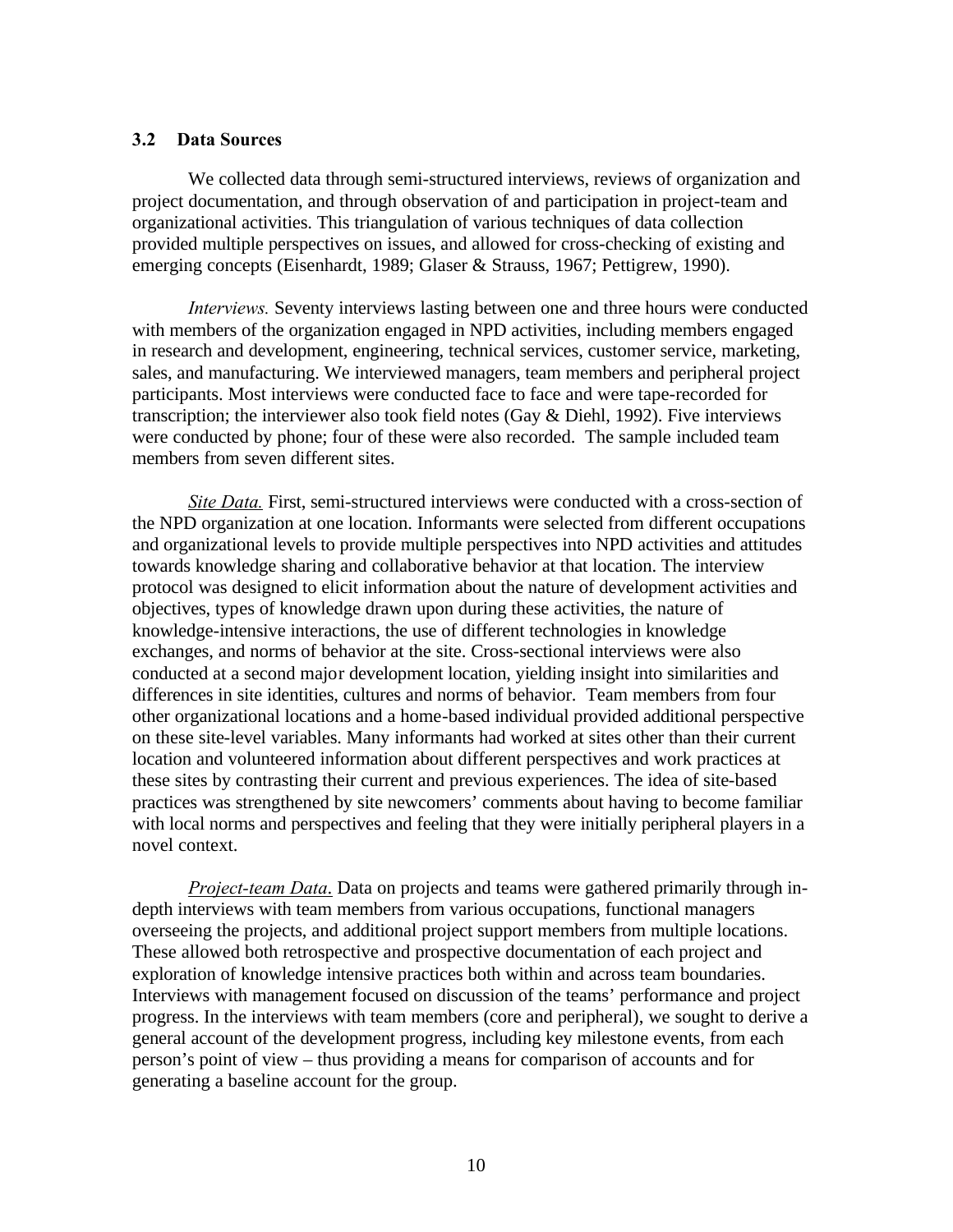We used an adaptation of the critical incident technique (Flanagan, 1954) to retrospectively identify and analyze significant knowledge-intensive episodes during the project. Specifically, we asked interviewees to identify and describe episodes during their project when they felt they had learned something significant or important. Once these events were identified, we probed for factual details about participation, particular behaviors, and specific outcomes, as well as for subjective perceptions, thoughts, and feelings. We use the term 'episode' rather than 'event' or 'incident' because participants told narratives of related activities and decisions unfolding over time that culminated in a particular insight. The start and end of an episode was thus determined by participants' perceptions, rather than according to a researcher decision. This technique offered a way to learn about specific behaviors and responses in a complex setting. It also provided a way to gather information about typical behavior, grounded in concrete examples.

*Review of project and organization documentation.* The first author had real-time access to the shared electronic repositories of project and organization documentation during the twelve months of the study. Project electronic archives included minutes of team meetings, project reports and presentations, and feedback from project tasks such as customer visits, analytical evaluations, and manufacturing trials. These documents were prepared by project participants in real-time so they provided a good means to confirm and triangulate against informants' retrospective reports and observed behavior. In addition, this author received all general email communication sent to the organization as a whole and to the one site with which she was 'affiliated.' These data provided additional perspective on management communication practices and policies at DevCo.

*Observation and participation.* The first author spent approximately two months in the field observing some of the teams in action, and gaining first-hand experience of the different organizational settings. While based at one site for a month, she followed the activities of members of the first two project-teams, 'observing' both virtual and physical team interactions in order to gain further insight into how they learned about the needs of their project and approached particular tasks. These observation events included planned face-to-face meetings, teleconferences, casual encounters and conversations, visits to pilot and production facilities, and practical activities such as running experiments. Occasions to observe manufacturing activities on a range of production facilities at one site and to attend an overnight pilot trial by one of the teams at another site provided insight into the production process. Additional insight into different organizational work practices was gained through informal interaction and observation while physically present on site. This included conversations with additional members of the organization (not formally interviewed), participation in discussions and conversations over lunch, attendance of sitelevel meetings and events, and social excursions with members of the organization.

#### **3.3 Data Analysis**

Data collection, coding and analysis proceeded in an iterative fashion (Eisenhardt, 1989; Glaser & Strauss, 1967), with earlier stages of the research being more exploratory and open-ended, and latter stages being guided by the concepts identified in preliminary analyses. We analyzed data within each team as well as across teams, focusing on significant learning episodes; these were identified using collective input from multiple team informants. Online records were then used to corroborate these episodes, and to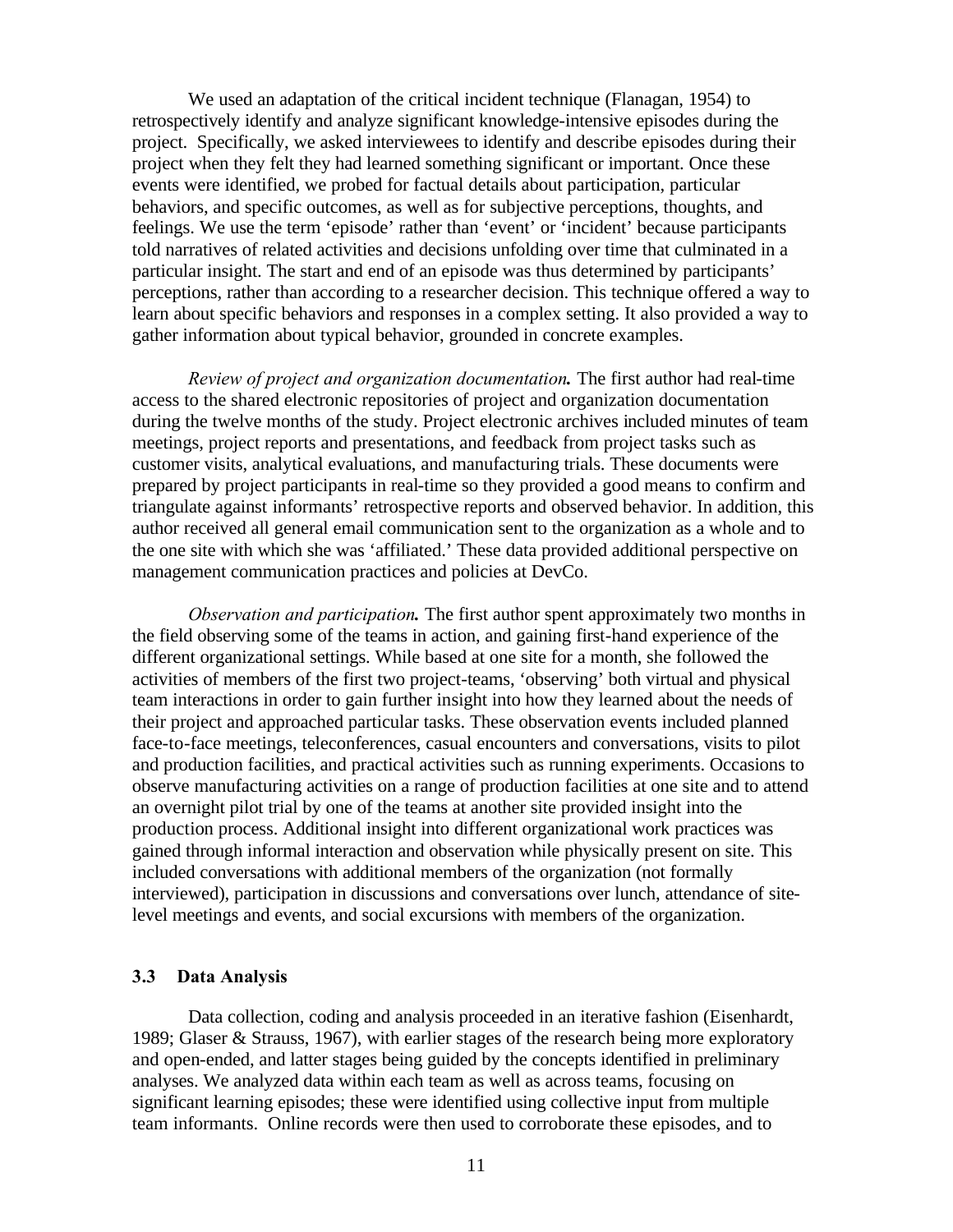develop a single multi-dimensional narrative for each. Often, informants associated learning with successfully passing project milestones, and many of the episodes identified had a strong task orientation. Many of the episodes were salient to informants more for the initial presence of unexpected hurdles than for their successful outcome. In most cases these surprise hurdles were not technical difficulties—which were expected in this kind of work—but misunderstandings as a result of organizational or procedural differences.

Coding of data from the first two teams allowed us to assess whether a distinction between knowledge acquired as a result of what one does (occupational knowledge) and knowledge acquired as a result of where one is (situated knowledge) existed for dispersed development teams. This round of analysis also revealed differences in how the intellectual and physical communities within which dispersed teams were embedded supported the work of these teams (Sole & Edmondson, 2001). Noting that situated knowledge was a key theme in two initial cases of dispersed team learning, we analyzed data from subsequent teams in more detail, paying attention to what aspects of the context were important for teams' learning, and how they identified and used this knowledge.

#### **4 DISPERSED TEAM LEARNING FROM SITUATED KNOWLEDGE**

The initial goal of this study was to investigate how dispersed development teams share knowledge, learn, and accomplish their project objectives—rather than specifically to explore the role of situated knowledge. Analysis of data on the significant learning episodes reported by these teams, however, pointed our attention to this highly salient feature of the learning process in these teams. Specifically, over 80% of the 52 learning episodes included what we began to refer to as situated knowledge as a critical element of the narrative. In these 44 episodes, situated knowledge acted as both a barrier to progress and (often later) as a critical input to solving a problem.

Successful use of situated knowledge by dispersed development teams took two forms. One involved the ability of team members to identify and engage knowledge available *locally* (either their own or others'), using this resource to address the dispersed team's *on-site* project needs. The other involved the ability to identify and engage knowledge of team members and colleagues situated *elsewhere*, using it to understand and resolve project issues occurring *locally*. Below we present four (of the 44) episodes to highlight dimensions of situated knowledge and its role in dispersed team learning.

#### **4.1 Two Episodes that Illustrate Teams Leveraging Locally Situated Knowledge**

*Episode 1: BIANCO "Trial 2."* The BIANCO team, dispersed across five sites on three continents, was developing a new product for a new customer in a highly strategic market sector. The product was considered substantially different from existing products because, although its design incorporated known product and process technologies, the team sought to combine these elements in a novel way. The team faced challenging delivery deadlines imposed by the customer. Despite successfully meeting the first (prototype) deadline, the customer—impressed with the work—escalated the product's requirements, pushing for a particular improvement that presented considerable technical uncertainty. Although the team had been exhilarated when the product came out as required, this new challenge was daunting. In an interview, the project leader commented,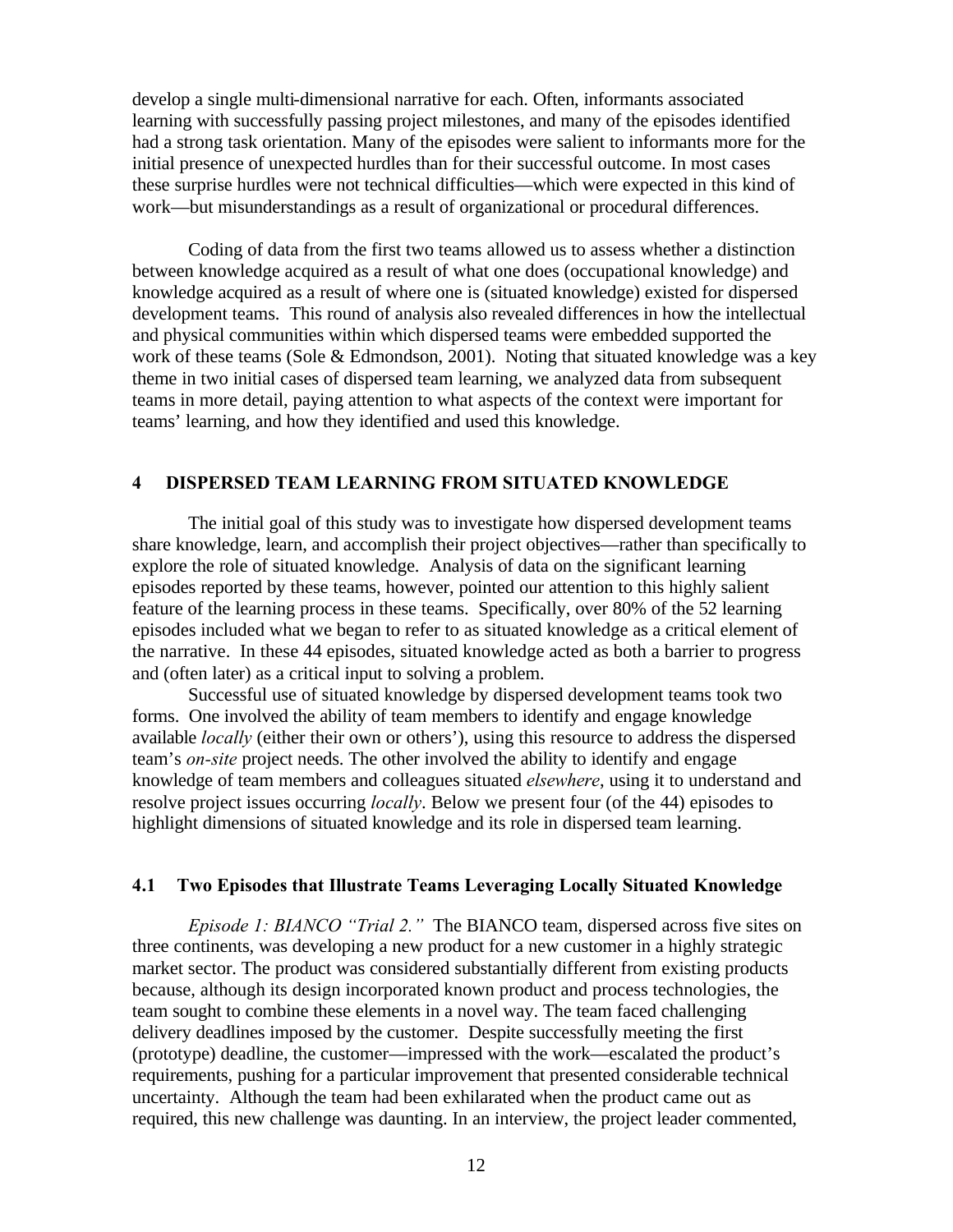So it's around Feb 15 when we got this feedback. Now our next run was approximately Feb 26-27. That gave us two weeks between this new requirement and making the product. And meanwhile, once we'd made what we felt was pretty good stuff (in trial 1), we'd started ordering our raw material so it would be in place by Feb 27. And now all these issues with [this requirement] - what were we going to do?

He went on to describe the teleconference discussion among the technical team members after receiving this customer feedback:

This is where it gets kind of interesting with all the different personalities. [The product development specialist], he's a technical guy, he likes playing around with technical stuff. He's saying, 'well, you could add this, you could add that….' You can always add something! Meanwhile, my background's manufacturing so my focus is—and also the timeframe we're on—'we don't want to start adding variables, we want to nail down as fast as we can.' So [in the team] we're trying to find the right balance.

Input from scientific members highlighted several alternatives. The team narrowed these down to two ingredients that might adjust the product as required. However, trial and error would be the only way to assess how much of these ingredients to include and how to incorporate them. The team was able to find a supplier for the first ingredient. The second ingredient was more unusual. The development engineer explained how he turned to his local colleagues for leads on this part of the problem.

This is where that spirit of the site came in. I was just talking to  $[X \& Y]$  because I knew we used some [similar ingredients] somewhere on site. And [X] said, what're you doing? And I told him. And he said, 'well we're actually making some [of that] right now using some masterbatch - it's about what you'd need. I can have a barrel made and put off to the side.' Perfect, so we had our [second ingredient]! [This was] the result of happenstance talking to people and a helpful attitude.

The local production engineers and operators discussed among themselves, while "keeping an open enough mind," how they might handle these additional ingredients if they were eventually required. A day before the deadline for the trial, the team's scientists came back with some experimental data, concluding that the first ingredient would help achieve the goal, but, on its own, would not get them far enough. Fortunately, as the development engineer explained, they were able to extrapolate from this feedback to judge that "if we had time, and if we added [ingredient 1] and added [ingredient 2] on top, we had a high chance of being where we needed to be." He went on:

 So when it came to this date, we had the pilot trial results because they'd got them together very quickly, the vendor came through with [ingredient 1] and the polymer plant had the time to run [ingredient 2]. When we ran, we said we had enough information to try them and, what d'you know? When we got the customer feedback a month later they said, 'this stuff is good!' ... So that's my happy story.

Having the support of and ready access to local colleagues and resources meant that the production team was able to meet their deadlines, incorporating both ingredients successfully during the trial.

In this episode, team members were made aware of the potential relevance of local resources and expertise for their problem because of their participation in activities and conversations in that local context. And, once identified, locally situated knowledge was easily appropriated for the team's purposes; as soon as the engineer's colleagues became aware of the purpose of the project, they were able to think of ways to resolve the issue and willing to assist him to do so. The knowledge these colleagues brought to bear on the problem was integral to activities in this particular site, and it would have been difficult for team members located elsewhere to have found it, much less integrated it into the team's project. Local insight and practical expertise were applied to the team's work in a timely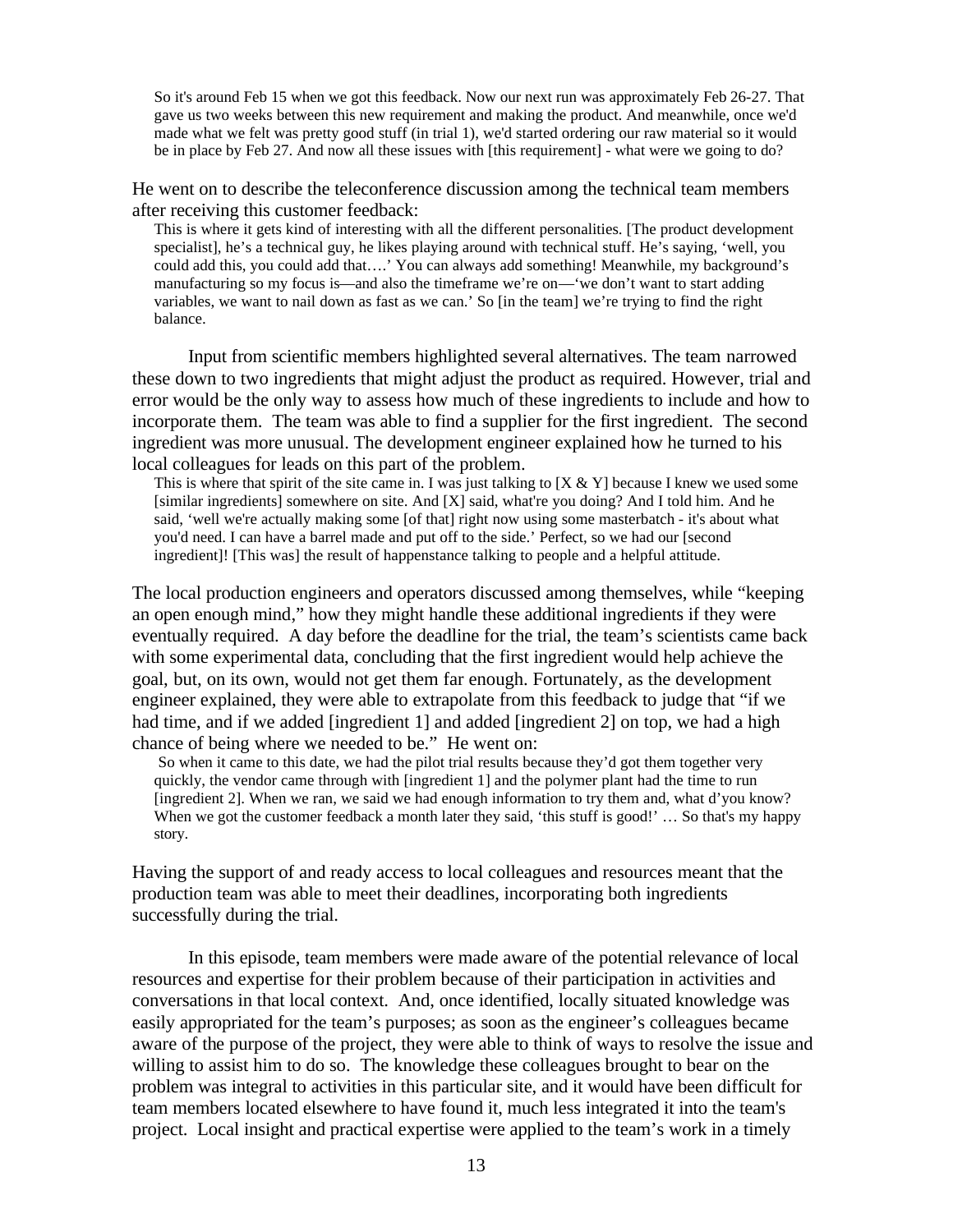manner, despite a very tight schedule, illustrating an unintended benefit of the team's dispersion. Finally, the episode conveyed a sense of satisfaction and surprise experienced by members of the team in being able to achieve a successful outcome through an unexpected source of knowledge.

*Episode 2: GROSSO "Something in the polymer."* GROSSO was developing a product to meet an established set of end-use characteristics for a high-end market segment. To achieve the physical product properties the market required, the team experimented with new raw material components and specialized processing techniques. Following a disappointing production trial, the team had undertaken a series of experiments to eliminate possible sources of failure. These results also were unexpectedly poor. Explaining that they had verified the preparation of the material and the processing conditions, the experimental scientist commented that there was "something strange" about their polymer mixture:

The first trial here didn't work – the rationale was that we hadn't [prepared the mixture] sufficiently.... The second trial also didn't work – but we're 99% certain that the polymer was [prepared] enough. There was recent note from [the Team Leader] explaining the rationale. We [checked our processing parameters against a model from one of the process modeling specialists]. With those settings we should have got [good properties].

Reasoning that the source of problems could be one or more unfamiliar components in the recipe, the team sought expert knowledge of the chemical behavior of these components. The scientists in the team thus turned to local specialists explaining that "we called you in based on your prior work on exploring the chemistry of [particular product compositions]". One scientist described the discoveries they had made so far:

We've explored obvious parameters such as [property1], [property2], the (theoretical) model itself. That fits with many other situations so we don't think it's the model. So we need to start looking at polymer composition.

Then, through discussion with these specialists, the team was able to focus their attention on a single ingredient, and to test hypotheses about the underlying chemical processes. The team 'borrowed' the practical expertise of the advising experimental scientist who undertook experiments that week on behalf of the team, explaining:

I'm not in the project team. I got involved because the work needed to be done reasonably quickly.... there are a few other people who can use it (the equipment) besides me. My name probably came up because of the work I did for another project.

Elaborating on her role she commented that "the usefulness of the [local workgroup] is that you have easy access to resources and help on short notice… people are grouped randomly so to have a spread of skills available in each workgroup." The team leader confirmed this approach to local support—which his colleague apparently took for granted as the way things were done—saying, "workgroup members are considered flexible resources, primarily for experimental work. If they're at SiteW, they tend to be flexible resources anyway. A lot of those are available to everybody as resident experts." By drawing on both conceptual and practical expertise from local colleagues the team was able to advance its exploration of the root causes of its product performance issues.

Similar to Episode 1, this case shows members of a dispersed team in a good position to identify local sources of assistance as a result of historical experience with both people and equipment on site. Further, this locally situated knowledge—both conceptual and practical—was quickly and easily leveraged in support of the dispersed team's needs,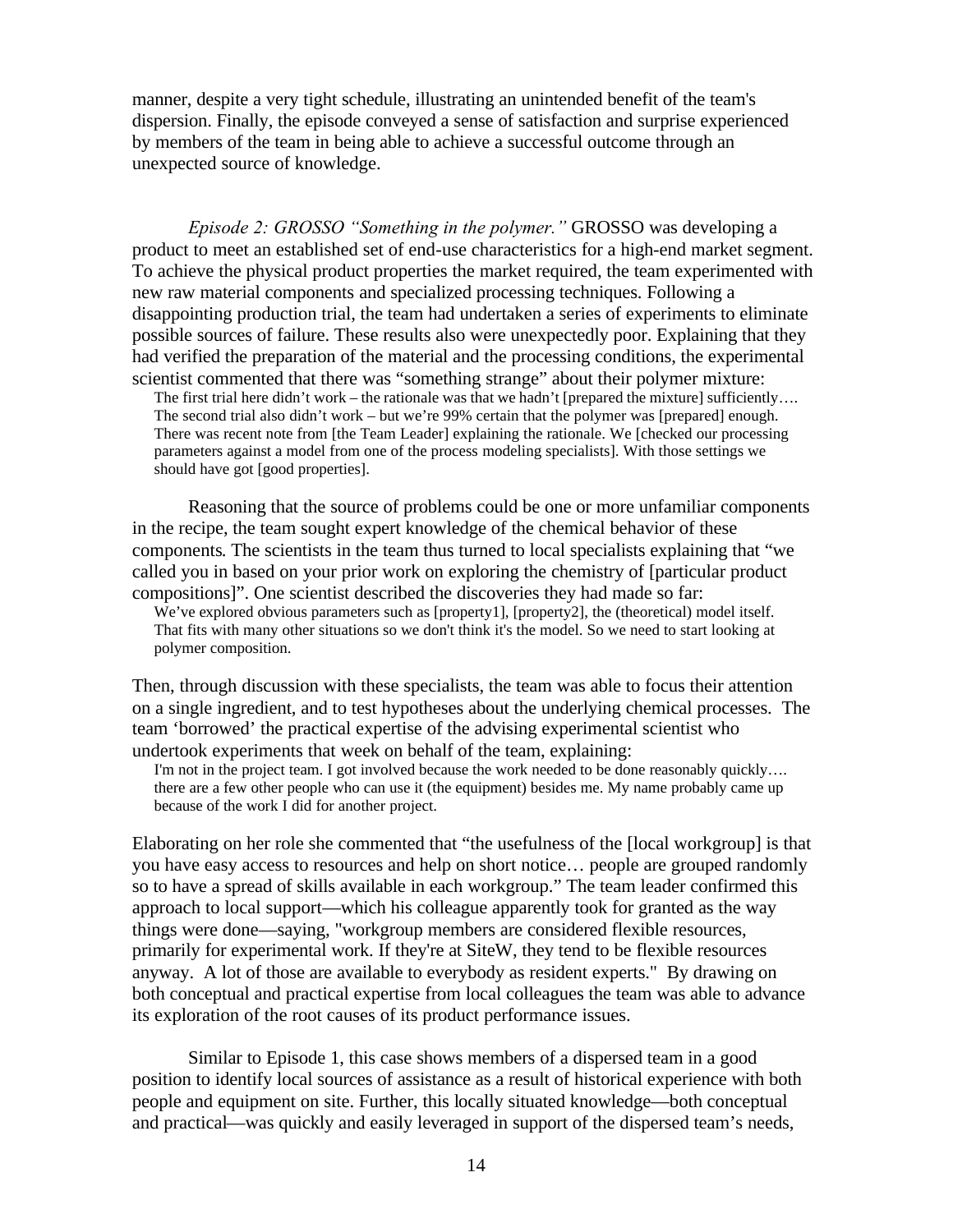leading to an efficient outcome. In contrast to Episode 1, participants' attitudes about the exchange lacked the sense of surprise and unexpected pleasure that marked the other story. Instead, although not unappreciative, team members perceived the support of local colleagues as part of their job. At the same time, those colleagues also took it for granted that they should be available to support dispersed team needs. This positive social dynamic is likely to facilitate rapid and effective responses to dispersed project issues even when the team appears to be resource constrained.

*Leveraging locally situated knowledge*. These two cases illustrate the first form of using situated knowledge. In episodes in this category, dispersed teams were able to draw on skills, expertise, and capabilities that happened to be located *close* to where some team members were struggling with a specific problem. Twenty-one of the significant learning episodes identified in data analysis were categorized as leveraging locally situated knowledge (knowledge of both on-site team members and their local colleagues) in this way. Specifically, on-site team members' awareness of their colleagues' expertise, their own experience with physical and abstract resources in the immediate setting, and their understanding of local practices (or 'ways of doing things around here') enabled them to engage locally situated knowledge to benefit the team's project. Physical features of the immediate context often prompted on-site team members—already steeped in some social context—to undertake a particular useful avenue of thought or action.

By virtue of understanding local site norms of participation, on-site team members were also able to access support for accomplishing the team task. This ability allowed the rest of the dispersed team to draw on additional practical skills and physical resources from that particular site—thereby reaching beyond the expertise of official team members. As in these two episodes, 11 of the 21 episodes described a critical role played by local colleagues who were not formal team members. Next, we examine two cases illustrating the second form of accessing situated knowledge.

#### **4.2 Two Episodes that Illustrate Teams Liberating Remotely Situated Knowledge**

*Episode 3: NERO "Scaling up to production.***"** NERO was developing a wellspecified product for a key customer. The team had already undertaken a series of successful pilot scale trials to verify the reproducibility and robustness of the design. Team members explained that the various facilities offered different capabilities and different opportunities for learning about the product. For example, the sales person commented,

What we're trying to do with manufacturing is very different to what the [pilot plant] tries to do. Manufacturing are always trying to replicate, under very controlled conditions, the same product that you had last time, some very distinct recipe. The folks at SiteW are very often trying to do a spectrum of products which is indicative of the change in a given set of variables. …It's quite an art to get a good representative set of samples from SiteW for a given variable.

#### He continued,

What we try to do is get onto the production machines as quickly as possible because, wonderful as the SiteW machine is, it's a pilot machine so it's very flexible but it's not very representative of all that actually happens in production. … so we'll move onto the (production) line as quickly as possible, because it gives the operating team down there a chance to learn earlier about this process as well because they've got certain things they can tune with their equipment.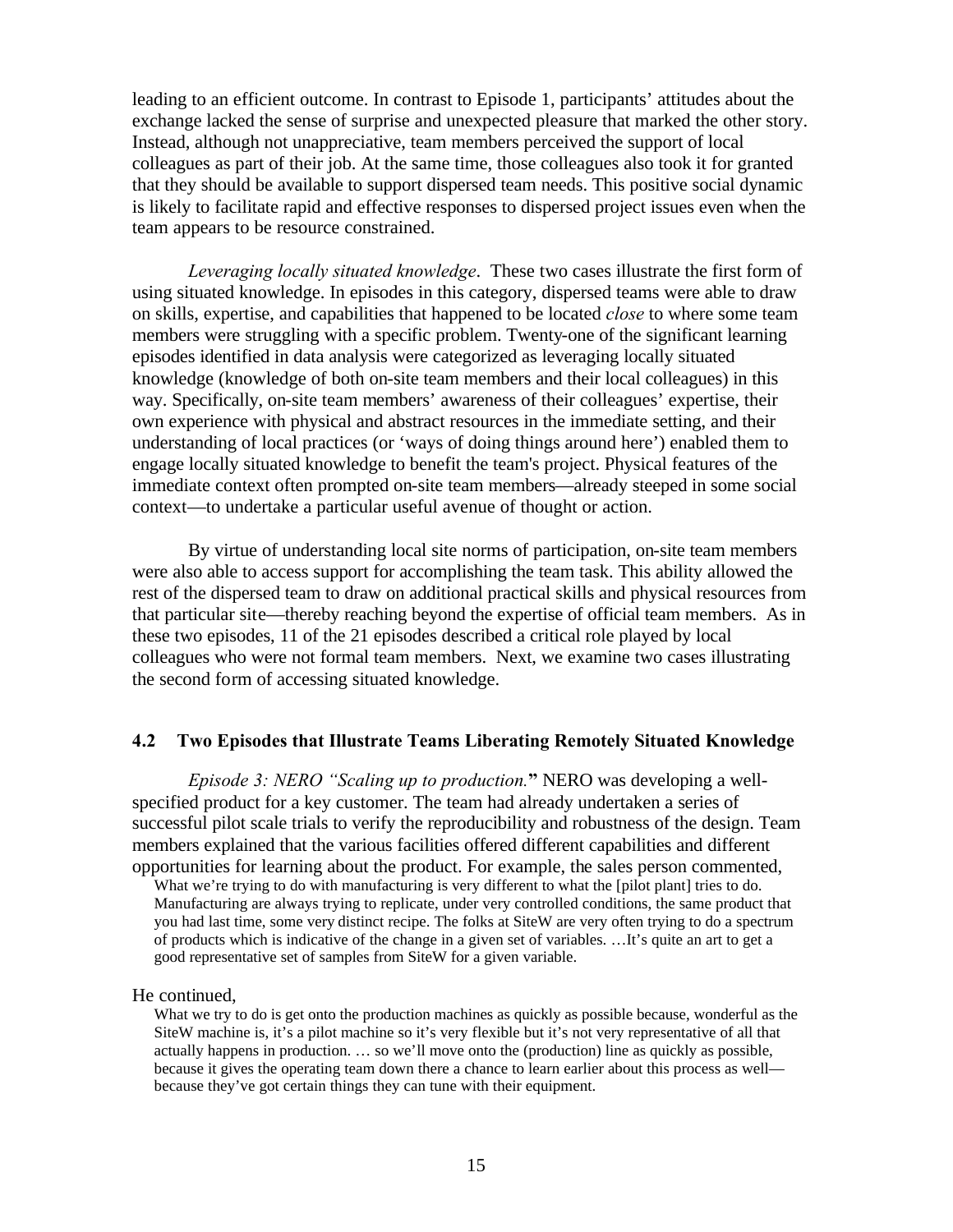The experimental scientist concurred on the dual implications of having flexible but smallscale equipment:

That's right, because although we are a pretty wide and variable unit at SiteW, obviously it is [for] real-life industry and we have struggled with the variations of the [intended application]. But once we had two or three very successful trials and we had repeatability and reproducibility, and [had product] accepted from the line here, we then scaled up to [the production line] at SiteH, which gives us the opportunity to produce it on a much larger scale.

At this point, confident in the design, the team turned to making the shift from pilot to full-scale production. The project leader emphasized the experiential nature of this learning process, due to a lack of quantifiable parameters:

There's always the question of scaleability—scaling up from the pilot line to the plant line—,which is unpredictable at times… there's not a complete correlation between the pilot line and production line. [Learning is] just a matter of trial and error, we don't know of anything better. Normally [the parameter set] is at least close, though we might have to tweak it a bit on the production line.

Team members recognized that learning about the production process was inherently tied to the physical plant and equipment and that those understood the respective facilities could make good estimates in the absence of quantitative specifications. Thus when the first SiteH production trial was due, the experimental scientist from SiteW was asked to participate. The project leader explained that this scientist's presence at the first production trial was valuable "because he had the experience of knowing what the product's supposed to look like and partly because he'd never been here, we didn't even know who he was!" His ability to interpret product appearance was critical because its aesthetic properties could not be quantified but were important to customers. The leader elaborated, "we wanted to meet him, wanted him to meet the folks here, so he could develop those networks, have folks know who he is." Since the team was under less time pressure than some other teams, they had been able to take the time to arrange this. Describing the January trial as a "major event", the scientist talked positively about what this entailed for the team's learning and for the project's advancement:

When we got the chance to meet in January we could talk in a lot more depth and show each other samples and ways of working. And I got to know and see how [the team leader] works over there and, although I'm not in my own environment, he obviously saw how I worked and interacted with other people while I was over there at the plant in SiteH. So I think it's a big bonus for the project. Certainly (the trial in) January was a major event and helped the project along.

In this episode, dispersed team members were highly cognizant of the situated nature of processing knowledge. This awareness may be due to a strong association with concrete equipment and facilities. Contrary to the first two episodes, however, because relevant experience was spread across geographically separated sites, it was less easy for NERO to rapidly appropriate that knowledge and experience. The team tackled the situation by having the scientist move to the location of future production. Here, he could observe and experience the production process directly and was better positioned to identify differences and similarities with what he already knew. By engaging directly with local engineers and operators with insight into the unique capabilities of the production line, local knowledge and experience was utilized, and all participants to the trial gained a better understanding of the process and each other, leading to a successful outcome.

*Episode 4: BIANCO "Clarifying the commercial opportunity."* The BIANCO team was developing a new product for a new Japanese customer in a highly strategic market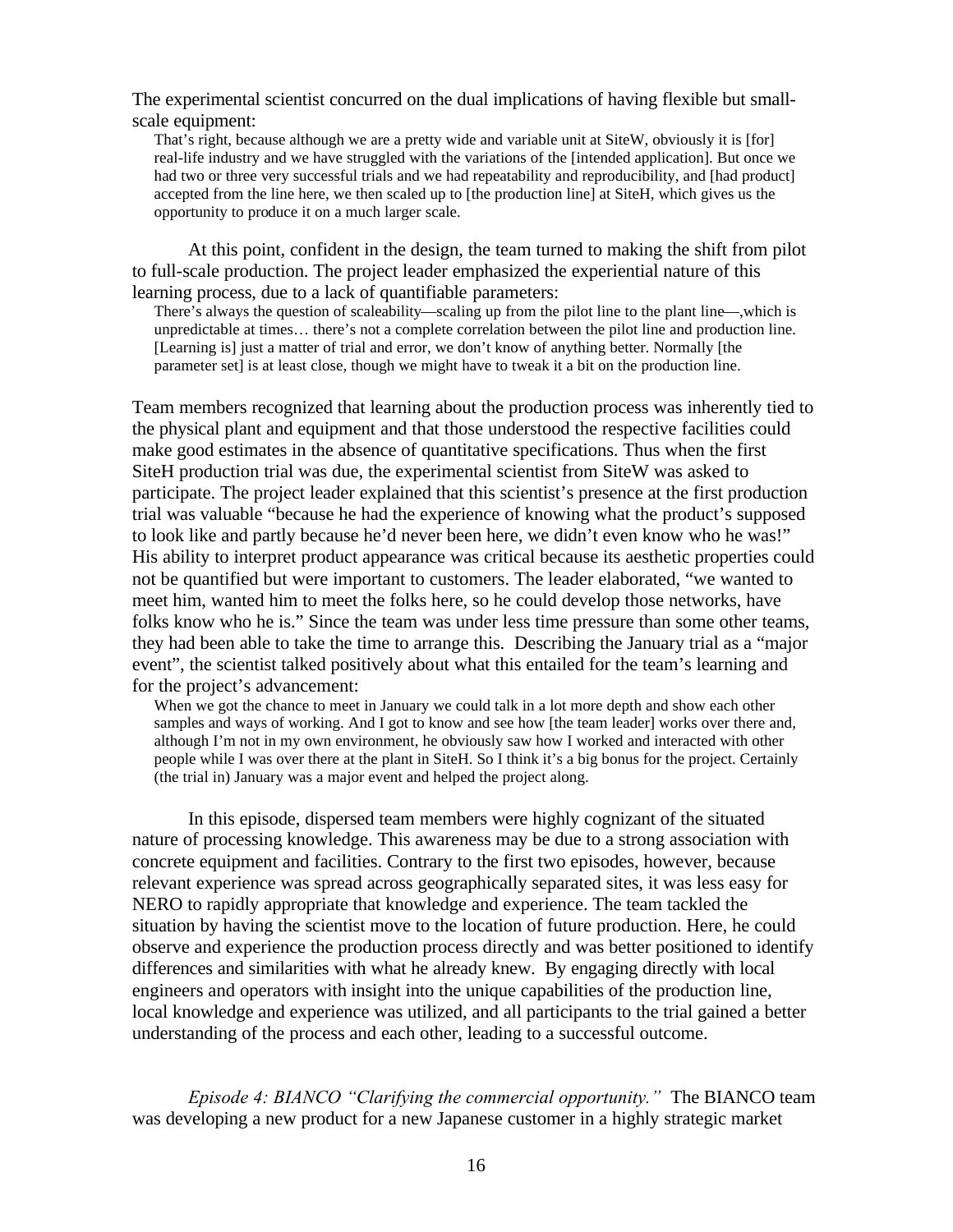sector. The product was to be incorporated into a major product innovation by the customer, and the team sought to understand the customer's market strategy to estimate the current opportunity and the longer-term commitment required of DevCo. The global market manager, based at SiteB in the US, explained that team members not in regular contact with the customer became concerned because this strategy information was not forthcoming:

For instance, we wanted our Japan commercial colleagues to engage in discussion with the customer commercial to understand what's the strategy, what's the intent? Because they (the customer) were trying to break into a new market in which they weren't yet a top player, in which the technology is rapidly changing, with very long lead times for getting new products to the market place. So our question was: 'what's going to make you, Mr. Customer, be successful?' …Like anything, there's a level of risk, so we need to do our own assessment of: do we think they're going to be winners from the technology standpoint, because they offer performance benefits that others don't…? And we weren't getting that perspective.

She added that one of her Japanese colleagues also expressed frustration that she wasn't supporting the program because she kept pushing to learn about the customer's strategy and marketing plans:

That's my job. Because that's the commercial risk. You know, we can make a super product but if the customer can't sell then we've invested a lot of effort and resources into something that's not going to pay off. And this was just highlighted because they aren't leaders in the market they're trying to get into, the technology's changing fast, and their current distribution system [is not appropriate]. … So I was really focused and pushing that, and they viewed as me being not supportive and behind the program. And I thought I was just trying to do the right job and push the issue of what the risk factor is here. For the bang for the buck, are we happy with the level of risk we're assuming?

Her European technical colleague concurred with this interpretation, remarking that they had "gone through some fairly challenging periods around nailing down exactly what we're doing here in terms of technical requirements for the product and specifically what the commercial targets of [the customer] are. And that has clearly led to some pretty difficult discussions in-house."

A breakthrough occurred when remote team members realized that the customer itself had not thought through its strategy to the degree desired and so had not yet formally identified internal people responsible for defining sales, marketing, and distribution plans. Despite excellent technical relationships, the team's liaison person could gain no leverage in the customer's commercial organization until there were contacts in place. The market manager described this "ah-ha" experience:

I think, we in the US were frustrated with our Japan commercial colleagues not providing the information that we wanted. And it was an ah-ha for us when we realized that they truly don't have the right people in [the customer]. It was kind of through no fault of our colleagues. But we were getting frustrated with that, thinking our colleagues weren't putting priority and effort into it. When actually there was a void with the customer being able to articulate that themselves…. I think the ah-ha was that it wasn't that our commercial colleagues weren't trying. There was a genuine gap in that the customer hadn't thought out that strategy well. So we were getting frustrated thinking that, internally, we weren't doing something, and in fact there was an external gap which we have less control over.

The SiteW-based research scientist agreed. "That was probably one of the biggest issues because the customer themselves, for the longest time, didn't have their own strategy clear and we didn't know it." He elaborated,

I think, throughout the development, there have been some challenges for us in terms of trying to reach that clarity. I think, in part, due to the fact that our customers themselves were not entirely sure what they were going after. And with them having a degree of uncertainty, they were not feeling that comfortable to discuss it with us. That has got better.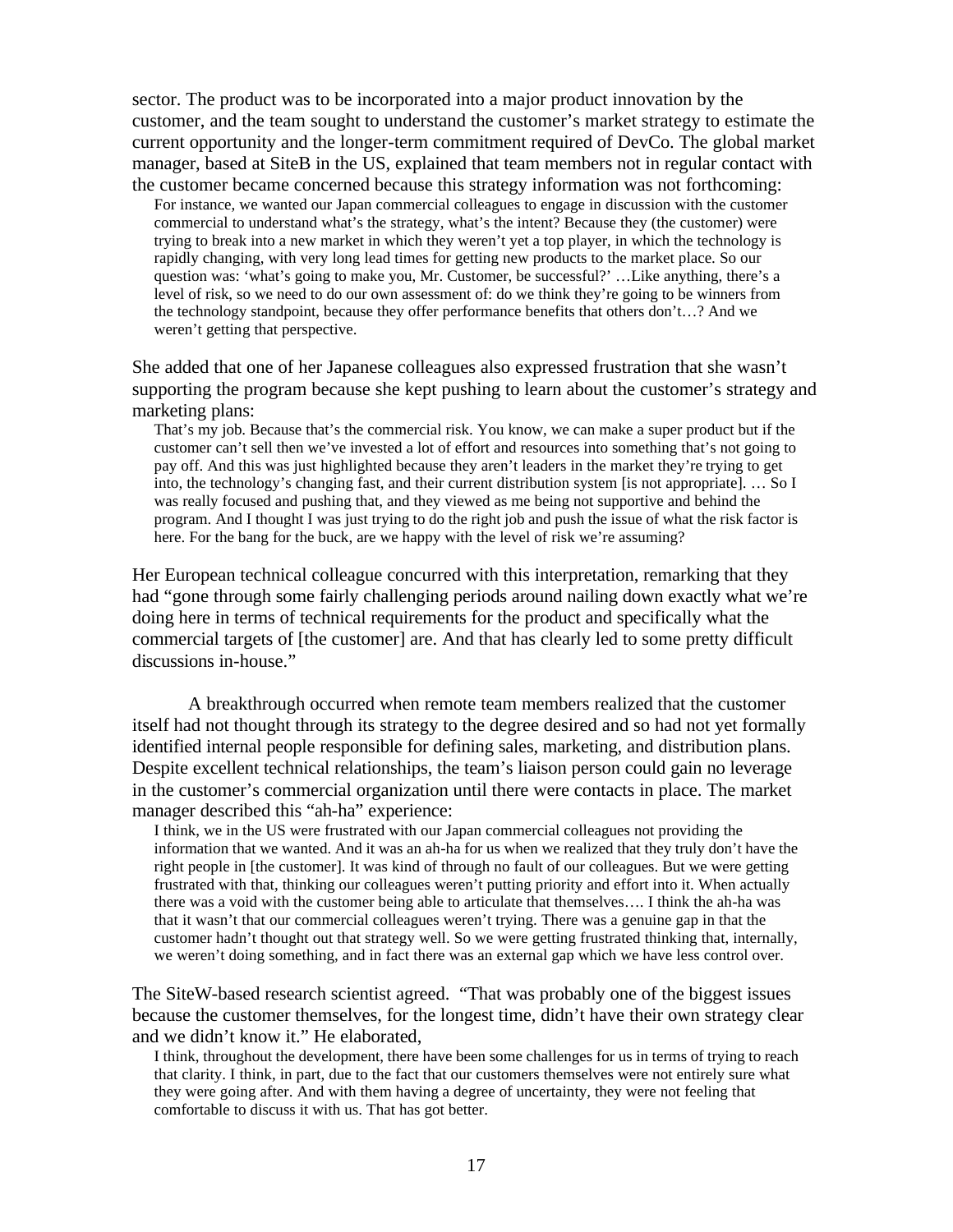Because the customer was new to DevCo, the team had little prior knowledge to fall back on in understanding the way that customer responded or what were its key priorities. This required a delicate balance between pushing for information and not destroying a newly developing relationship.

…And while we've obviously aimed to keep the relationship very good with [the customer], we've obviously had to make them aware that we have a degree of uncertainty around what their market targets are. I believe we've done that always in a very positive way but we've certainly had to ask them to be clearer in defining what their target market is.

Greater understanding had come when more members of the team, together with additional senior DevCo representatives, had been able to meet customer representatives in person—first in Japan then in the US—to discuss the need for information and to address the relationship more broadly. The research scientist explained:

We had a frank discussion and probed them on points such as: 'Well, by the time you launch your product, the technology in the market place could be so advanced that it makes some of the advantages you're claiming you're going to bring to the table not true benefits. And all these other companies are [already] in there today. So one, you're the newcomer, and two, you're bringing something that may be a me-too. So how are you going to be successful?' So we had that kind of frank discussion with the customer, which made them a little uncomfortable, but it's one that in true spirit needs to happen. We're trying to help them think about their market and their approach, their timeline and the product. We are very confident of our ability to manufacture this new product design and be able to supply that. But we think we may not get the benefits, i.e. the volume of the sales, because the biggest risk is the customer's ability to put that product in the market place.

Although the commercial opportunity still was not defined completely, these events had positioned the team to make a more informed decision on whether to proceed on the project.

Episode 4 also reveals knowledge being remotely situated from where it is needed. In this case, the US commercial team members assumed that the information they wanted was known somewhere. They were largely unaware of the intricacies of the customer relationship that their local Japanese colleagues were dealing with. Their ability to learn from this situation was hampered initially because they did not recognize this real gap in the team's knowledge. It was a frustrating period for team members because they felt they were missing information but could not pinpoint the gap. As in Episode 3, a physical meeting—this time involving otherwise remote team members as well as their customer counterparts—served as a trigger for establishing an enhanced base of common knowledge that allowed the team to move forward. In this episode, BIANCO has not yet resolved the issue but was confident that the team had identified the important elements.

*Liberating remotely situated knowledge*.These two cases illustrate the second form of using situated knowledge to accomplish team goals. Episodes in this category showed dispersed teams as able to draw on knowledge, skills, and capabilities located *at a distance* from where certain team members were struggling with a problem. Here, situated knowledge eventually played a vital role in the dispersed team's problem resolution. Of the 44 significant learning episodes, we coded 32 as involving knowledge initially situated remotely from where it was finally engaged or applied<sup>3</sup>. In 18 of these episodes, team members recognized quickly that relevant resources or expertise were located elsewhere

<u>.</u>

 $3$  Some episodes included both patterns of learning so the numbers do not add up to 44.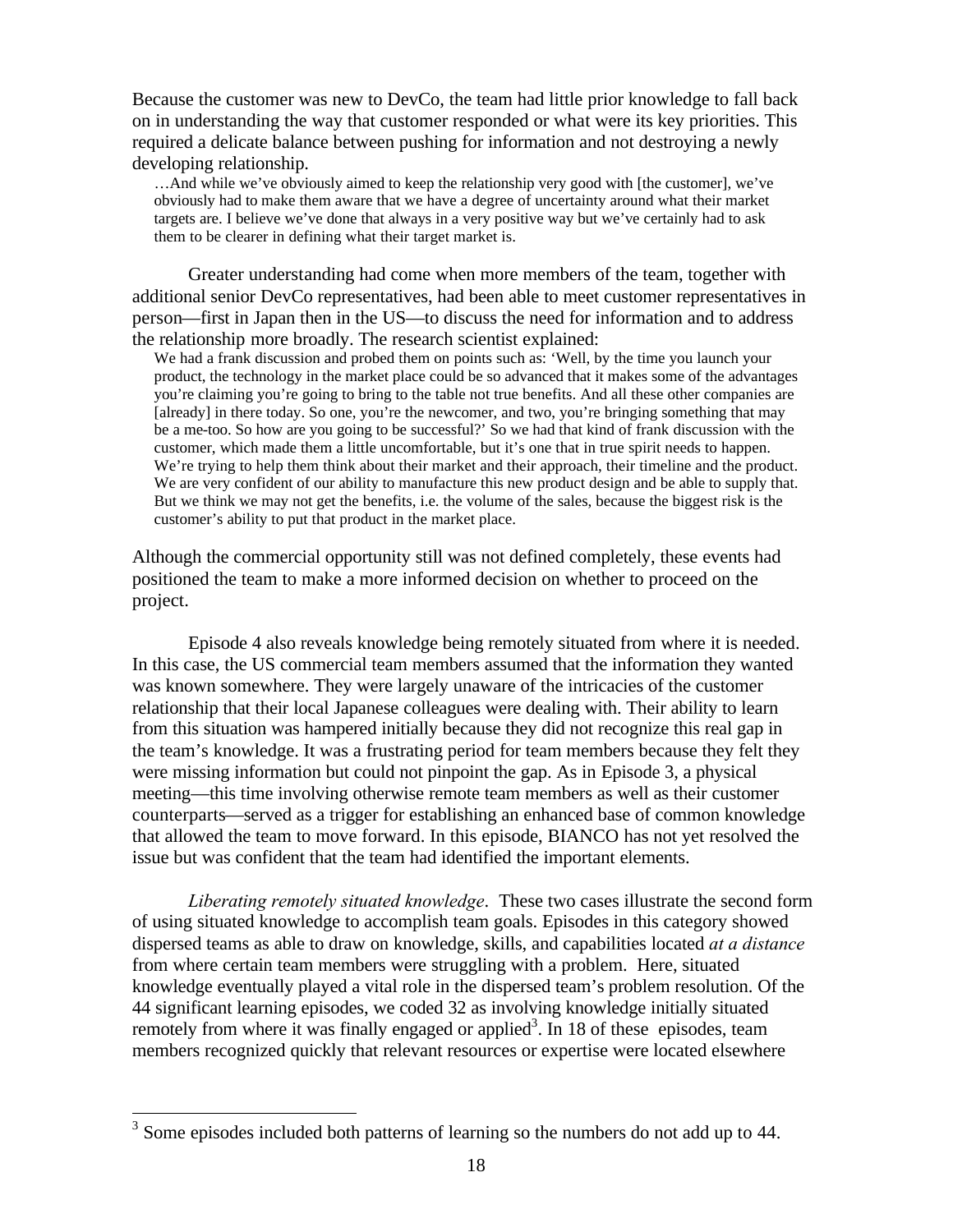from where they might be useful, and on ten of these occasions—as in Episode 3—team members took deliberate steps to relocate people and/or materials.

The remaining 14 episodes described situations where relevant situated knowledge was not immediately apparent to anyone on the distributed team. Because their own situated knowledge (for example, about work practices, perspectives, or available resources) was taken for granted by local members—and at the same time was not visible to remote members—it tended not to be discussed explicitly (see also Cramton, 2001). Specifically, knowledge of local practices and competencies often allowed team members to respond to team-level issues without making this taken-for-granted local knowledge apparent to their remote (or dispersed) team colleagues. Under these circumstances, the rest of the dispersed team tended not to recognize the locale-specific nature of certain members' knowledge until gaps were made salient through communication difficulties arising when dispersed members needed to interact more closely on an issue. Such gaps in understanding catalyzed a process of uncovering the source of confusion. However, in 10 of the 32 cases, as in Episode 4, dispersed team members did not even realize there were (still) important gaps in their understanding until they had subsequent opportunities to confront a different setting or context.

#### **5 DISCUSSION**

These four episodes convey nuances and complexities associated with the use of situated knowledge by dispersed teams. These stories—and the set of 44 from which they were taken—suggest that boundaries between organizational sites can limit knowledge sharing, just as boundaries between functions (Dougherty, 1992) or occupations (Bechky, 1999) have been shown to do. Shared practices, perspectives, and repertoires of resources tended to exist in these organizational sites, and team members who worked there were aware of and could access them. Knowledge situated remotely from where it was needed was less easily identified or leveraged, due to lack of awareness on the part of those facing the need. At the same time, the stories suggest that situated knowledge can be a valuable resource for problem solving in dispersed teams, and highlight strategies for how to access and de-contextualize (or liberate) remotely situated knowledge in a way that it become useable by the broader project. The data also suggested critical factors involved in 'liberating" situated knowledge and putting it to use.

#### **5.1 The Value of Situated Knowledge for Dispersed Development Teams.**

First, situated knowledge played a valuable role in all teams studied*,* with implications for both efficiency and effectiveness in accomplishing collaborative work across multiple sites. For example, the BIANCO project team gained timely access to a vital new ingredient, through knowledge of specialists and capabilities situated in one team member's site. Similarly, GROSSO gained timely, tailored guidance on how to improve their product's performance, through members' awareness that related issues had been explored in that site before. In NERO, the experimental scientist was able to contribute valuable suggestions and observations once he was physically present at the first production trial. Although the team had to make an effort to get him there, his expertise developed on the pilot line proved effective while working closely with other team members in the real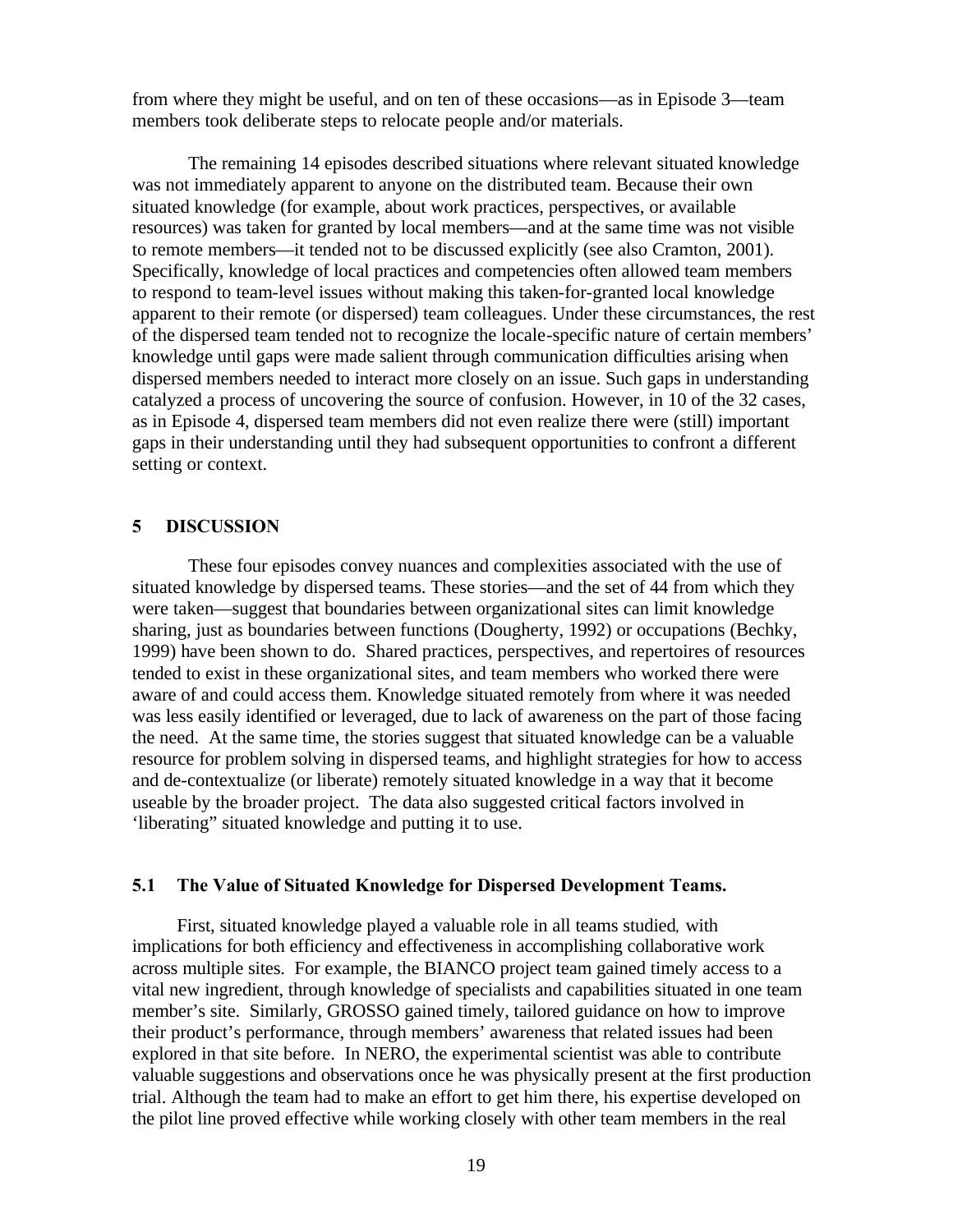production setting. Finally, in Episode 4, BIANCO team members did not obtain access to necessary contacts and information in a timely manner at first, but ultimately direct contact between key representatives of the team *and* their customer was effective in improving the team's comprehension of the customer's strategy. Overall, the data highlighted the prevalence of situated knowledge as a critical element in accomplishing dispersed collaborative work. However, leveraging the value of this knowledge first required awareness of it as a resource, as explored below.

#### **5.2 Critical Factors in Learning from Situated Knowledge**

*Visibility*.The data suggested that awareness of situated knowledge varies in ways that can be problematic to its use. Specifically, situated knowledge can be invisible to 'non-natives' (those not based at a given site) because they lack exposure to it. At the same time, site 'natives' can take their knowledge for granted, making it effectively invisible to them too, unless their awareness is catalyzed by a need or event. Dispersed teams varied in the manner and degree to which they were aware, or became aware, of the existence of sitespecific expertise, resources, or other capabilities that might be relevant to their current task challenges.

When dispersed members faced an issue locally, their own knowledge—situated in both proximal and historical interactions with people, practices and resources—often triggered fortuitous awareness of useful inputs to dispersed team learning. For instance, in Episodes 1 and 2, team members, prompted by prior knowledge of practices in the local setting and by what they knew of their colleagues' domains of expertise and activities, turned to particular local colleagues for advice and support. Casual conversation with onsite colleagues triggered the BIANCO engineer's identification of suitable expertise to address his team's ingredient problem. GROSSO team members' historical knowledge that colleagues had previously worked on a related project prompted them to turn to these colleagues in solving a product composition problem. Shared history was similarly instrumental in identifying a technician, recently transferred to R&D, to assist with BIANCO's testing requirements. As the technician explained, "When [the team leader] found out I was here, he just grabbed me because he knew I had [previously] been a [specialized] technician in the plant."

As others have noted (e.g. Allen, 1977; Salancik & Pfeffer, 1977), proximate colleagues talk frequently and informally among themselves, creating opportunities to pick up and record stray facts about others' experience and expertise that might be useful at a later date. Thus, when members of a dispersed team seek direction or skills to resolve a problem, local members can turn to on-site colleagues—both 'recognized experts' and other colleagues who are simply accessible—for advice, feedback, and practical assistance (see also Sole & Edmondson, 2001). In new product development teams, because expertise is a critical resource, knowing *where* expertise is located is an essential part of being able to coordinate skill and knowledge dependencies effectively (Faraj & Sproull, 2000). Both laboratory studies (Liang, Moreland, & Argote, 1995; Moreland & Myaskovsky, 2000) and field studies (Austin, 2000) show that a well-developed transactive memory system improves group performance. The present study suggests that team members' knowledge of where expertise is located in their local organizations, (i.e., transactive memory in local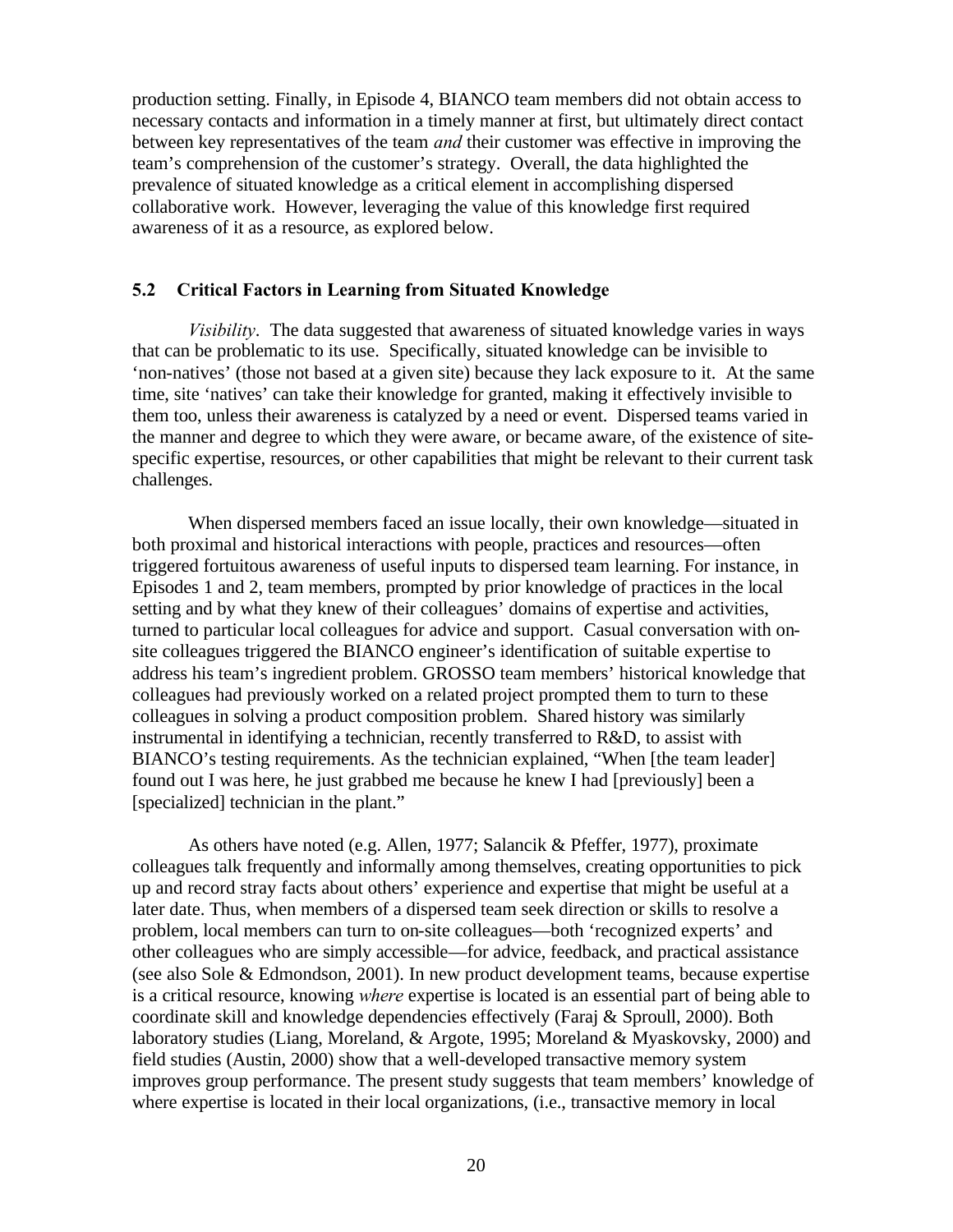organizations (Wegner, 1987)), can complement the transactive memory of the dispersed team and thus play a part in the team's learning process.

In addition to having locale-based transactive memory, dispersed team members possess knowledge situated in ways of working and in the use of particular resources (equipment, tools, space, language, or conceptual models) at their particular site. Frequent and historical exposure to these resources and work practices similarly triggers useful avenues of learning by dispersed teams. For instance, as a result of sharing pilot production facilities at SiteW, local GROSSO team members learned of the existence of a particular piece of equipment that was, until then, used primarily in processing products for a different business. Recognizing that their intended product characteristics were similar to those of the other product, they foresaw the potential of using this item to create better processing conditions for their own product. After this equipment was successfully used in local trials, the team eventually specified this design for the production line where GROSSO product would ultimately be manufactured.

By drawing on knowledge of locally available equipment and historical work experience, GRIGIO also made a breakthrough in selecting a novel production technique to manufacture their product. The team had repeatedly experimented with increasingly suitable but also increasingly expensive ingredients, in efforts to achieve targeted product characteristics. Their need to simultaneously address issues of product cost, safety and manufacturability eventually prompted them to consider other production lines at the designated manufacturing site. Considering these other assets opened up the opportunity to use a different processing technique that could accommodate the manufacturability issues associated with the preferred ingredients.

Whereas proximity to or a shared history of people, resources and practices made it easy for team members to identify useful inputs to learning *within* their site boundaries, the absence of proximity and common history hindered the identification of useful learning inputs from *outside* these boundaries. This was manifest in the difficulties experienced by BIANCO in Episode 4. The newness of the relationship meant that BIANCO members had no pre-existing knowledge of 'who-knows-what' in the customer's organization, and little recourse to other sources when their sole (technical) contacts were not forthcoming with the desired leads. Moreover, US and Japanese team members were not yet familiar with each group's respective practices and social networks. Therefore, the US members could not easily discern that, despite having close technical relationships with customer representatives, their Japanese colleagues had not yet established suitable commercial contacts. Austin (2000), studying collocated, cross-functional teams, proposes that *situated expertise—*a combination of transactive memory and shared awareness of each group member's social ties*—*is likely to be strongly related to group performance. Episode 4 suggests, however, that although dispersed team members may be aware of remote members' domains of expertise, it is more difficult for them to find out about remote colleagues' social ties. Hence, the development of robust *situated expertise* in dispersed teams may be limited.

When concrete resources such as equipment and materials played an important and necessary role in activities, the situated nature of those activities became more visible, and inclined people to think more consciously about *where* they should learn from and about those activities. Both Episodes 3 and 4 describe situations in which relevant knowledge was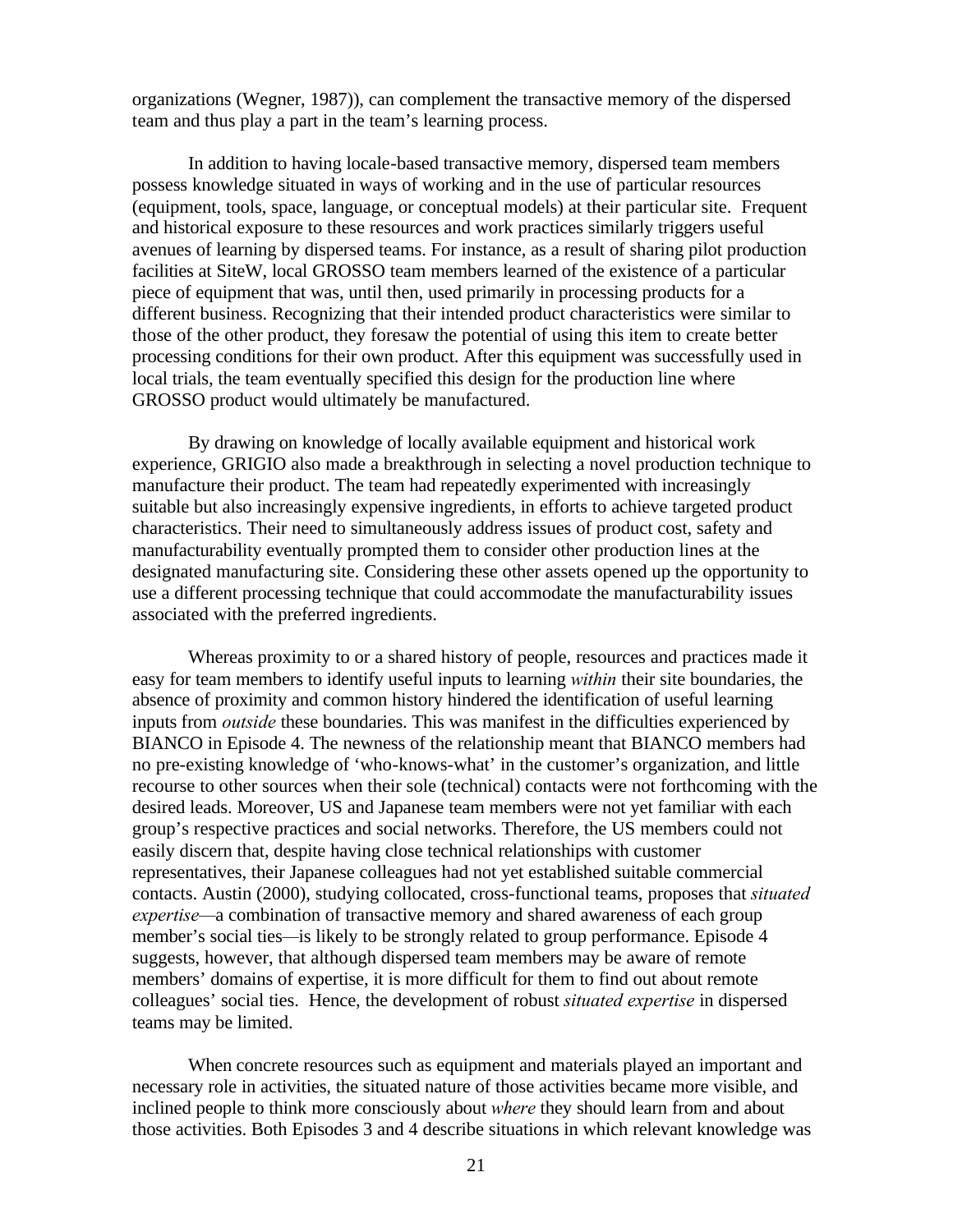remote from where it was needed by the team. In Episode 3, NERO members took steps that enabled them to re-situate relevant-but-remote sources of knowledge, to overcome hurdles presented by being geographically dispersed.

*Appropriability.* Once knowledge is identified as relevant, the question arises of how easily and effectively it can be applied to address a dispersed team's learning needs. When knowledge was locally, rather than remotely, situated at the site in which dispersed team members faced a specific problem, the speed and ease of utilizing that knowledge was far greater than when it was not local. The surrounding practices and context of the site facilitated its effective engagement.

First, as members of site-based communities, members of dispersed teams were able to request assistance and be taken seriously (cf. Wenger, 1998). Local colleagues seemed to be receptive to requests for assistance, when they could associate the task with the overall endeavor of the site and if the request was made according to site-specific norms of participation.

Second, local colleagues were already familiar with the physical environment and facilities and were able to step into roles and act effectively with little set-up time. In this way, ad hoc participants were able to contribute to the team's work. In Episode 1, local polymer plant colleagues were willing and immediately able to invest time and effort into meeting BIANCO's need for an unusual ingredient. They understood the time pressures and were in the habit of "helping out". At SiteH, which "operates with networks," it was accepted practice to informally involve whomever had appropriate expertise to help a project in need. In the other example described above, the testing technician at SiteH was quite amenable to be "grabbed" by the project leader to provide trial support. In Episode 2, GROSSO was also able to get timely feedback from "resident experts" on product composition and, almost immediately following that meeting, the assisting experimental scientist started work on the tests the team required. Episode 2 conveyed the notion of the support role that was an acknowledged though unwritten part of the job description for each member of the broad development organization at SiteW.

Third, team members themselves were able to act promptly on their own locally situated knowledge because they were well versed in the local context. They knew where to look for appropriate resources, and could draw on their knowledge of the setting and practices to accomplish their objective efficiently. For example, once GRIGIO had identified a substitute production technique and line to make its product, the production representatives on the team were able to quickly locate and recommission old equipment, and run a qualification trial. This was possible, the process technician explained, because both he and the manufacturing lead on the project had extensive experience working with the electrical controls of that general class of equipment and with both production lines. In another episode, when BIANCO was under pressure to produce samples for its client, team members were able to leverage local knowledge of how the production line scheduling system *really* worked:

For a short period there we were in danger of missing our program deadlines. We were being told, 'Can't do it, other things happening on the plant, you'll have to wait.' … Our project was in [the system], we were following the process. The first question asked when you have a conflict is, 'Is it in the system?' We say, yes. They say, 'Oh, but we can't do it anyway because there're too many orders.' … our trial scheduling still comes down to negotiation and communication - you've got to communicate with the scheduler or it does not happen. You can do [the system route] till you're blue in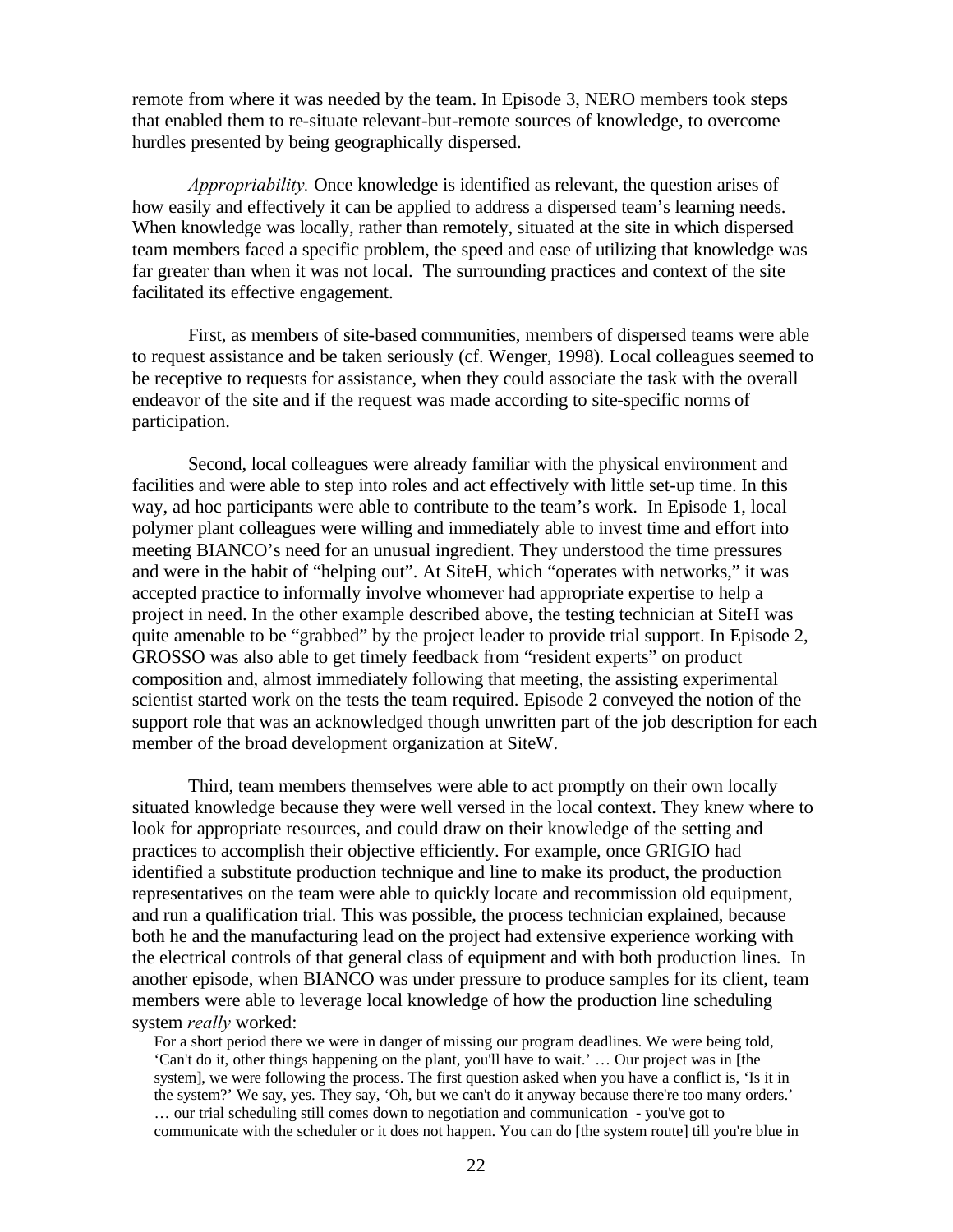the face; that makes sure that you've got a chance. But unless you talk to the scheduler and the person on the line, make sure they understand and agree, then it's not going to happen. So there's the official process and the unofficial process.

In contrast, when relevant knowledge was situated remotely from where it was needed by the dispersed team, it was more difficult for team members to learn from and build on that knowledge. Each dispersed team member's work practices and approaches to problems were strongly influenced by physical and social resources at hand—practices and approaches that did not transfer easily from site to site.

First, the social context differed from site to site. For example, although sharing the same broad functional structure, the correspondence among roles, responsibilities, and expertise tended to differ from site to site. An individual's local experience therefore did not necessarily help identify remote experts. Similarly, sites varied in terms of physical facilities, repertoire of potential production techniques, and ability to undertake particular experiments and evaluations. The specific availability of resources shaped individuals' preferred approaches to solving problems. As NERO's project leader commented,

Some folks might favor the use of [one technique]. Some might focus more on [a different technique]. There're probably twenty ways to solve most problems. There's that flexibility there; there's no right answer. Often we don't know what's the best - we just know the one we can come up with.

Unless a team member was familiar with a remote context, it was difficult to effectively apply his or her own situated knowledge in that context.

The significant learning episodes suggested that dispersed teams benefited from remotely situated knowledge when they were able to 'liberate' it from its original context, to apply it in a new context. One strategy that seemed effective involved moving key people physically, if not for the duration of the project, at least for a period—as occurred in Episode 3—which allowed them to contribute directly to particular activities or events. This movement of people had the unintended positive effect of creating an opportunity for knowledge sharing beyond the current work; it often led to the development of a shared history with other members of the team and with the extended team context (i.e. the multisite context).

In a number of episodes, remotely situated knowledge was only made visible and liberated for use by the inadvertent—rather than intentional—movement of people. Prior to this physical relocation of key people, dispersed team members often did not recognize their team had a 'knowledge gap.' For example, in Episode 4, it was initially difficult for remote BIANCO members to recognize that their apparently straightforward request for commercial information hinged upon aspects of the prior negotiation of nuances of the new business relationship. Once a formal meeting with the customer had taken place, however, it was possible to acquire the needed information. In a similar chance occasion during a non-routine visit to their customer, GRIGIO scientists learned of other potential suppliers of new ingredients that subsequently enabled them to advance their product design significantly.

Movement of key people was not the only effective strategy for engaging remotely situated knowledge. The data also suggested that the movement of materials or the transfer of structured electronic data were occasionally sufficient. However, the prevalence of this strategy in the learning episodes selected by team members suggests that, for those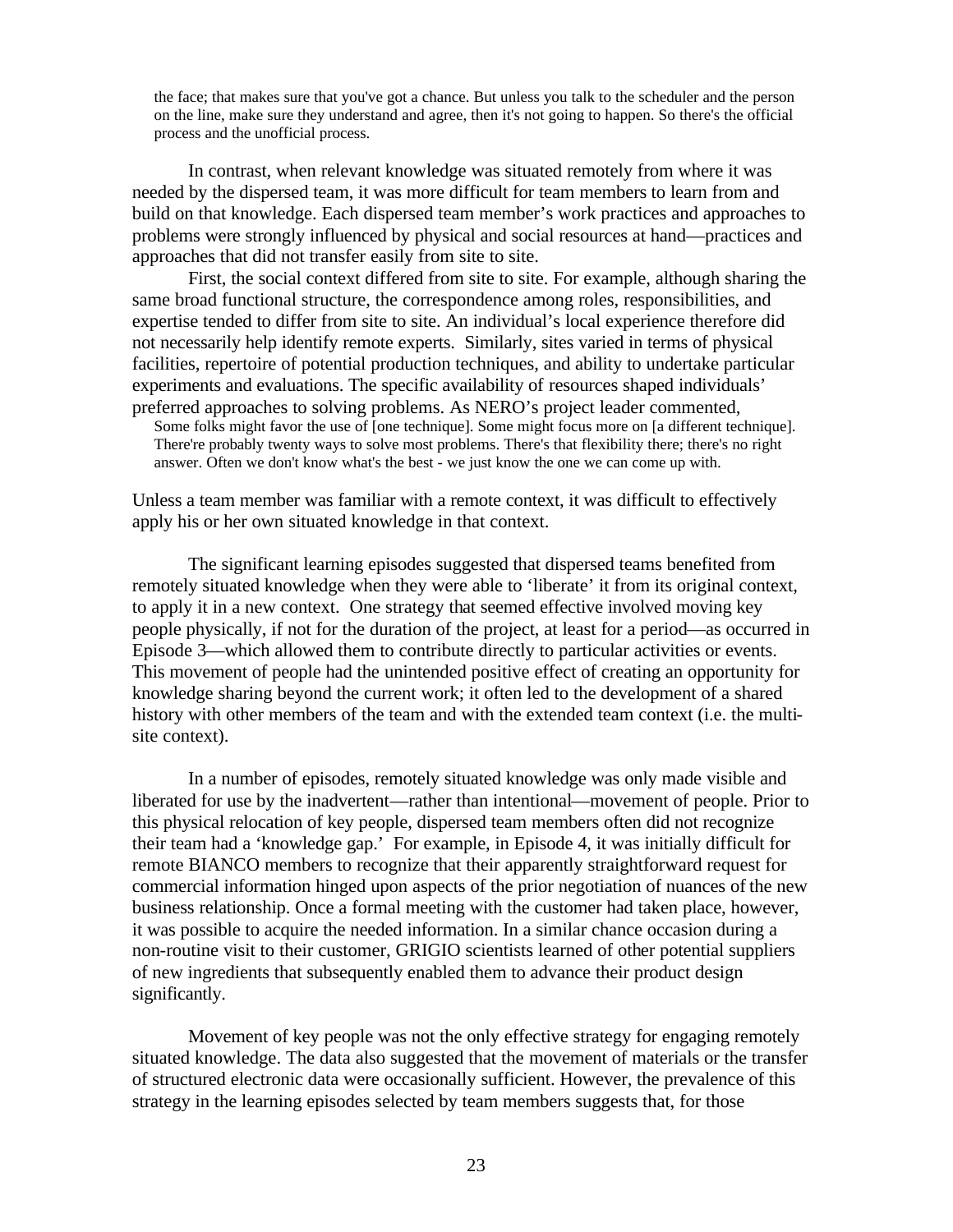involved in dispersed teamwork, relocation can be a highly influential and satisfying factor in dispersed team learning.

#### **5.3 Contributions to the Literature**

Geographically dispersed, cross-functional teams face a number of obvious hurdles to collaborative work, such as different educational backgrounds and different time zones. Our study suggests that such teams must also deal with another, more subtle, barrier—that of critical knowledge being situated in team members' local contexts. By describing the concept of situated knowledge and characterizing its role in dispersed team learning, this study contributes to greater understanding of what dispersed collaboration entails.

Further, our study supports the argument that geographically dispersed, crossfunctional teams can be an effective tool for accomplishing challenging development goals, but demonstrates that this is possible for reasons other than those previously offered. Specifically, dispersed teams may be successful, not only because they include an appropriate mix of specialists in the team itself (Townsend, DeMarie, & Hendrickson, 1998), but because they have enhanced access to a greater breadth of situated knowledge from which they are also better positioned to learn. Without having individual members who simultaneously participate in site-based communities and practices, a team would not have the same level of access to resources and capabilities in that site. In fact, it is likely that such teams would remain oblivious to key sources of learning available in that site.

Finally, although team members in one site may be able to engage critical local knowledge on behalf of a member elsewhere, this is unlikely to occur if the team members cannot adequately perceive the needs of remote colleagues. Our observation that occasional relocation (or co-location) can minimize such occurrences echoes earlier research on both learning (e.g. Tyre & von Hippel, 1997) and virtual teamwork (e.g. Maznevski & Chudoba, 2000). Our emphasis on practice shows that physical presence stimulates problem-solving through enabling social interaction with people immersed in different practices and perspectives, as well as through confrontation with the physical particulars of the setting (Tyre & von Hippel, 1997).

#### **5.4 Implications for Practice**

The findings from this study suggest that organizations might benefit from developing a series of complementary knowledge management approaches that specifically acknowledge the context of practice, and promote possibilities for interactions within and across these contexts. Examples of managerial policies that might promote coherent site communities and practices include support—and sufficient 'organizational slack'—for broad, informal interaction on site, encouragement of a culture of generalized knowledge sharing, and recognition of supportive behavior in this regard. These organizational characteristics are likely to facilitate the discovery of efficient channels of learning, as well as develop the community memory of available resources and past experience. Although some sources for learning—such as individual domains of expertise—may well be electronic documented for automated search and retrieval later, most sources of situated knowledge identified as useful are not of a form that can be easily categorized and codified.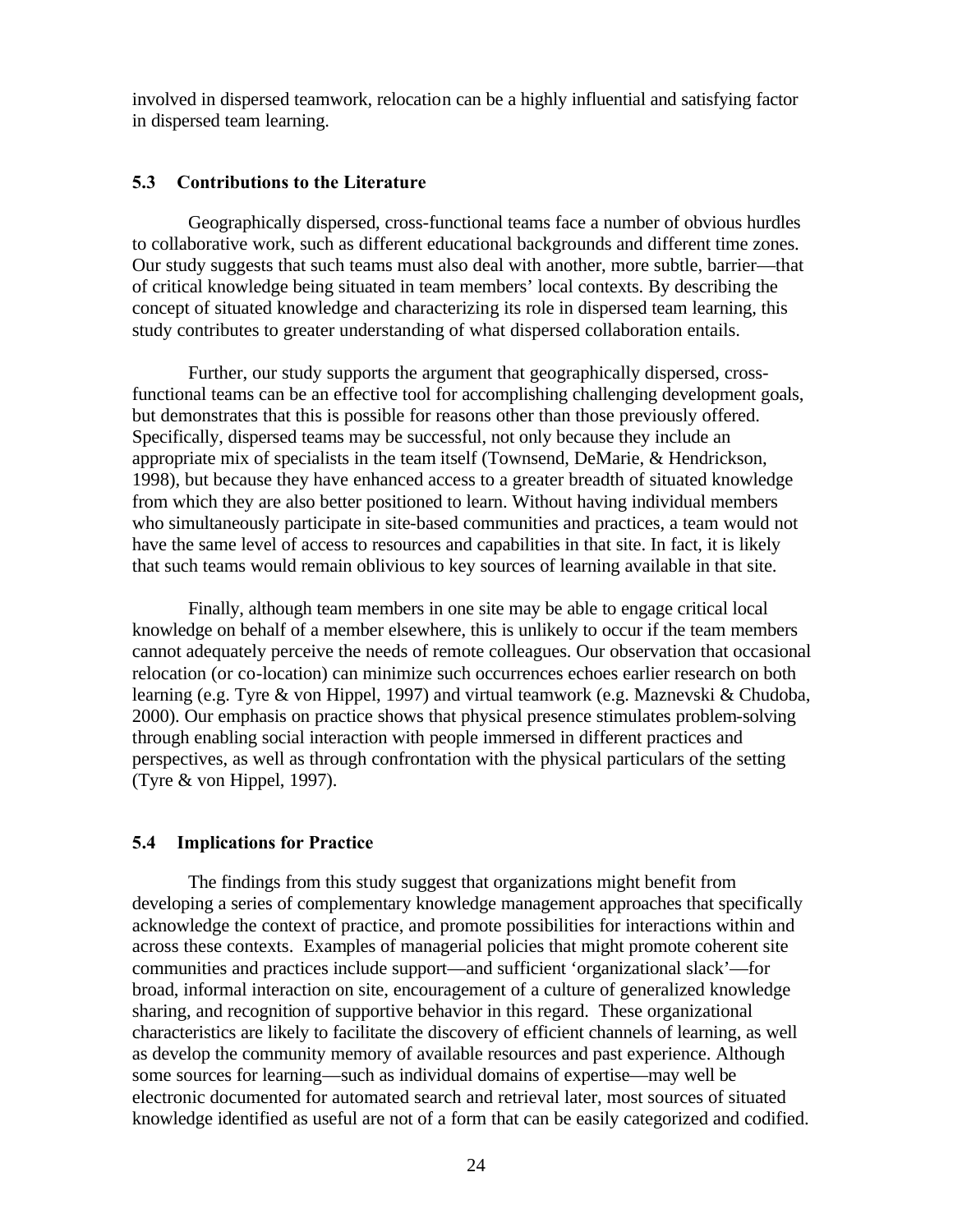Stories that record historical site experiences may be a better way to capture and retain historical situated knowledge.

Managerial policies to promote cohesion between site communities and different site practices might include support for periodic inter-site movement of key people who might act as 'bridges' of firsthand experience to aid the interpretation and elicitation of practice-based knowledge from other site contexts. Again, although electronic indices can be used to identify remote experts and other resources, if remote colleagues can engage these with an understanding of local practices and values, their learning is likely to be more effective.

#### **6 CONCLUSIONS**

Researchers have called for more research into the processes of how knowledge is created and shared (Argote, 1999; Argote & Ingram, 2000). The research reported here focuses on the role of situated knowledge in knowledge creation and deployment in dispersed development teams. Our findings regarding dispersed team learning patterns show that knowledge boundaries come in multiple forms. In addition to notions of functional and occupational knowledge boundaries identified previously, site boundaries also play a role in how easily knowledge is diffused and applied. The concept of situated knowledge associated with local work practices is offered as a useful refinement to understanding how knowledge flows across site boundaries in organizations.

This research adds to the existing theory on knowledge management by identifying a number of characteristics that describe the effects of situated knowledge on team learning. It also improves our understanding of learning in dispersed teams by illuminating some of the interpersonal practices through which such knowledge is leveraged.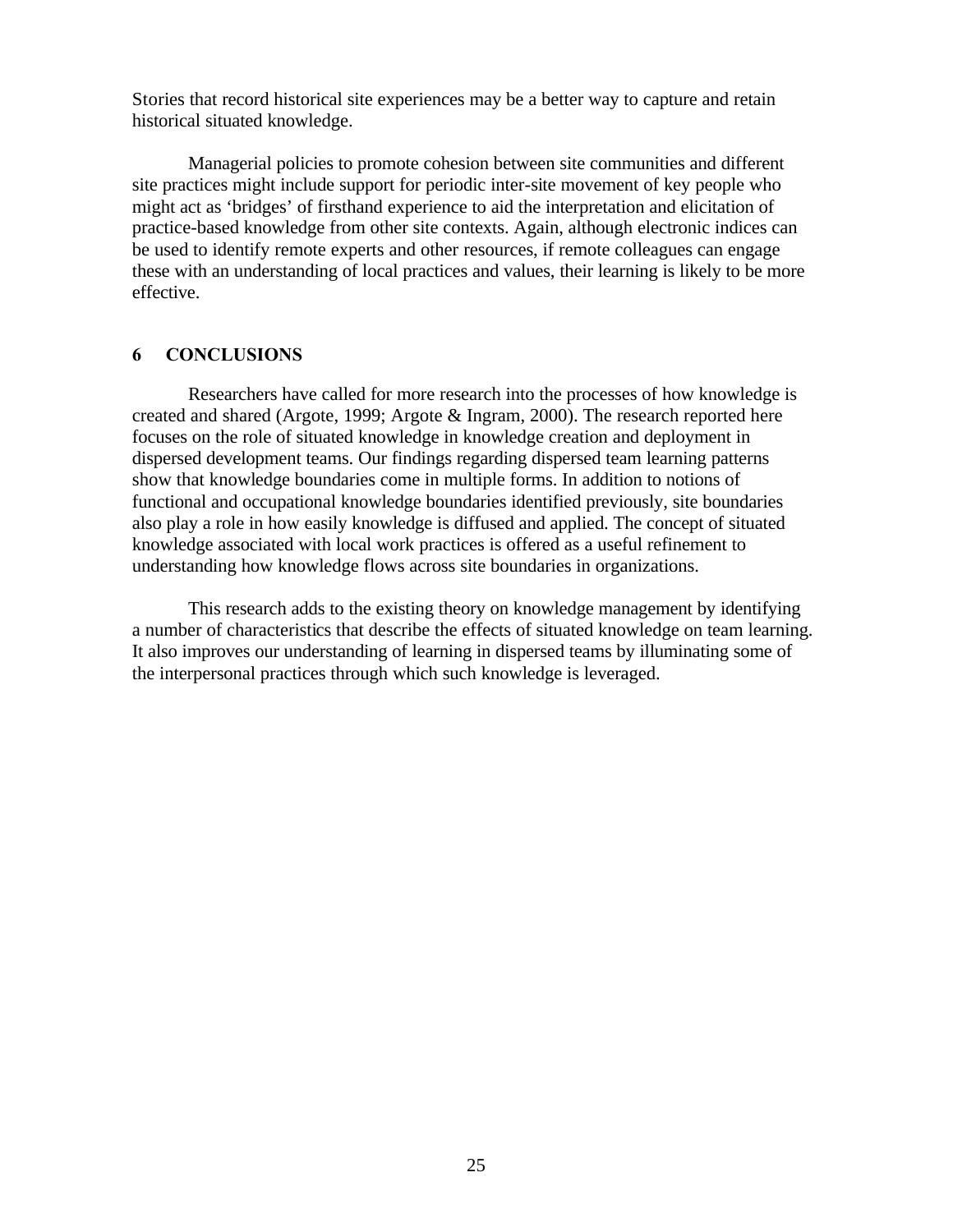#### **7 REFERENCES**

Allen, T. J. (1977). *Managing the Flow of Technology*. Cambridge, MA: MIT Press.

- Argote, L. (1999). *Organizational learning: Creating, retaining and transferring knowledge*. Norwell, MA: Kluwer.
- Argote, L., & Ingram, P. (2000). Knowledge Transfer: A Basis for Competitive Advantage in Firms. *Organizational Behavior and Human Decision Processes, 82*(1), 150-169.
- Austin, J. R. (2000). *Knowing what other people know: Situated expertise and assistance seeking behavior in cross-functional teams.* Paper presented at the Academy of Management, Toronto.
- Badaracco, J. L. (1991). *The Knowledge Link: How Firms Compete through Strategic Alliances*. Boston: Harvard Business School Press.
- Bechky, B. (1999, August 1999). *Creating Shared Meaning Across Occupational Communities: An Ethnographic Study of a Production Floor.* Paper presented at the Academy of Management Conference, Chicago, IL.
- Blackler, F. (1993). Knowledge and the Theory of Organizations: Organization as Activity Systems and the Reframing of Management. *Journal of Management Studies, 30*(6), 863-884.
- Bourdieu, P. (1977). *Outline of a Theory of Practice*. Cambridge: Cambridge University Press.
- Boutellier, R., Gassmann, O., Macho, H., & Roux, M. (1998). Management of dispersed product development teams: The role of information technologies. *R&D Management, 28*(1), 13-26.
- Brown, J. S., & Duguid, P. (1991). Organizational Learning and Communities of Practice: Toward a Unified View of Working, Learning and Innovation. *Organization Science, 2*, 40-57.
- Brown, J. S., & Duguid, P. (2000). Knowledge and Organization: A Social Practice Perspective. *Organization Science, accepted*.
- Brown, S., & Eisenhardt, K. (1995). Product Development: Past Research, Present Findings, and Future Directions. *Academy of Management Review, 20*(2), 343-378.
- Collins, H. (1983). The Structure of Knowledge. *Social Research, 60*, 95-116.
- Cramton, C. D. (2001). The mutual knowledge problem and its consequences for dispersed collaboration. *Organization Science, forthcoming*.
- De Meyer, A. (1993a). Internationalizing R&D Improves a Firm's Technical Learning. *Research Technology Management, 36*(4), 42-49.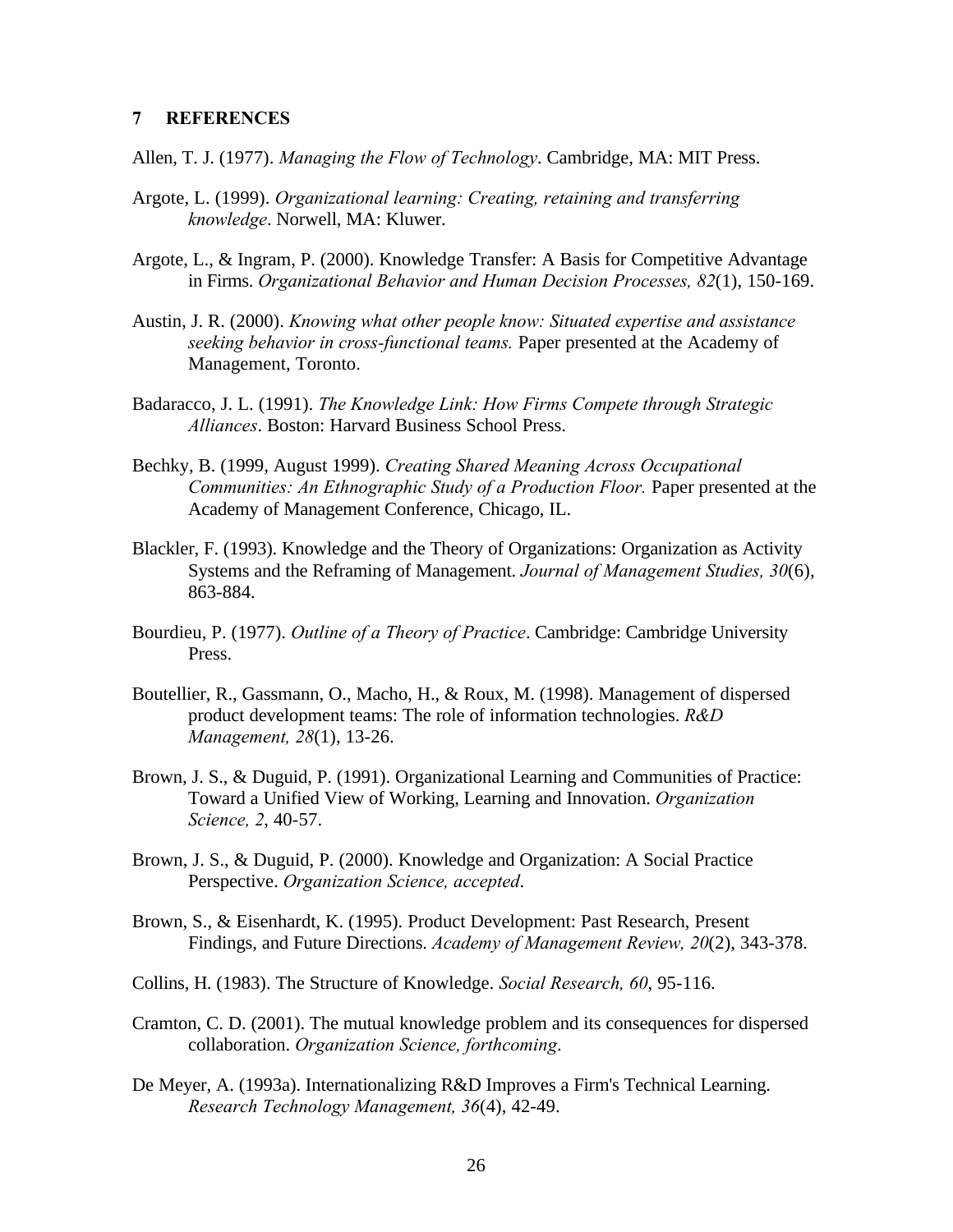- De Meyer, A. (1993b). Management of an international network of industrial R&D lab. *R&D Management, 23*(2), 109-121.
- Dougherty, D. (1992). Interpretive Barriers to Successful Product Innovation in Large Firms. *Organization Science, 3*(2), 179-202.
- Drucker, P. F. (1993). *Post-Capitalist Society*. New York: Harperbusiness.
- Eisenhardt, K. (1989). Building theories from case study research. *Academy of Management Review, 14*(4), 532-550.
- Engestrom, Y. (1993). Work as a testbed of activity theory. In S. Chaiklin & J. Lave (Eds.), *Understanding practice: Perspectives on activity and context* (pp. 65-103). Cambridge: Cambridge University Press.
- Faraj, S., & Sproull, L. (2000). Coordinating Expertise in Software Development Teams. *Management Science, 46*(12), 1554-1568.
- Fiol, C. M. (1991). Managing culture as a competitive resource: An identity-based view of sustainable competitive advantage. *Journal of Management, 17*, 191-211.
- Flanagan, J. C. (1954). Critical Incident Technique. *Psychological Bulletin, 51*(4), 327-358.
- Fleck, J. (1997). Contingent Knowledge and Technology Development. *Technology Analysis and Strategic Management, 9*(4), 383-398.
- Gay, L. R., & Diehl, P. L. (1992). *Research Methods for Business and Management*. New York: Macmillan.
- Glaser, B., & Strauss, A. (1967). *The Discovery of Grounded Theory: Strategies of Qualitative Research*. London: Wiedenfield and Nicholson.
- Goodman, P. S., Ravlin, E. C., & Argote, L. (1986). Current Thinking About Groups: Setting the Stage for New Ideas. In P. S. Goodman & Associates (Eds.), *Designing Effective Work Groups*. San Francisco, CA: Jossey-Bass.
- Gorton, I., & Motwani, S. (1996). Issues in co-operative software engineering using globally distributed teams. *Information and Software Technology, 38*(10), 647-656.
- Granovetter, M. (1985). Economic Action and Social Structure: The Problem of Embeddedness. *American Journal of Sociology, 91*(3), 481-510.
- Grant, R. M. (1996). Towards a knowledge based theory of the firm. *Strategic Management Journal, 17*(Winter), 109-122.
- Hansen, M. T. (1999). The Search-Transfer Problem: The Role of Weak Ties in Sharing Knowledge across Organization Subunits. *Administrative Science Quarterly, 44*(1), 82-111.
- Kogut, B., & Zander, U. (1992). Knowledge of the Firm, Combinative Capabilities, and the Replication of Technology. *Organization Science, 3*(3), 383-397.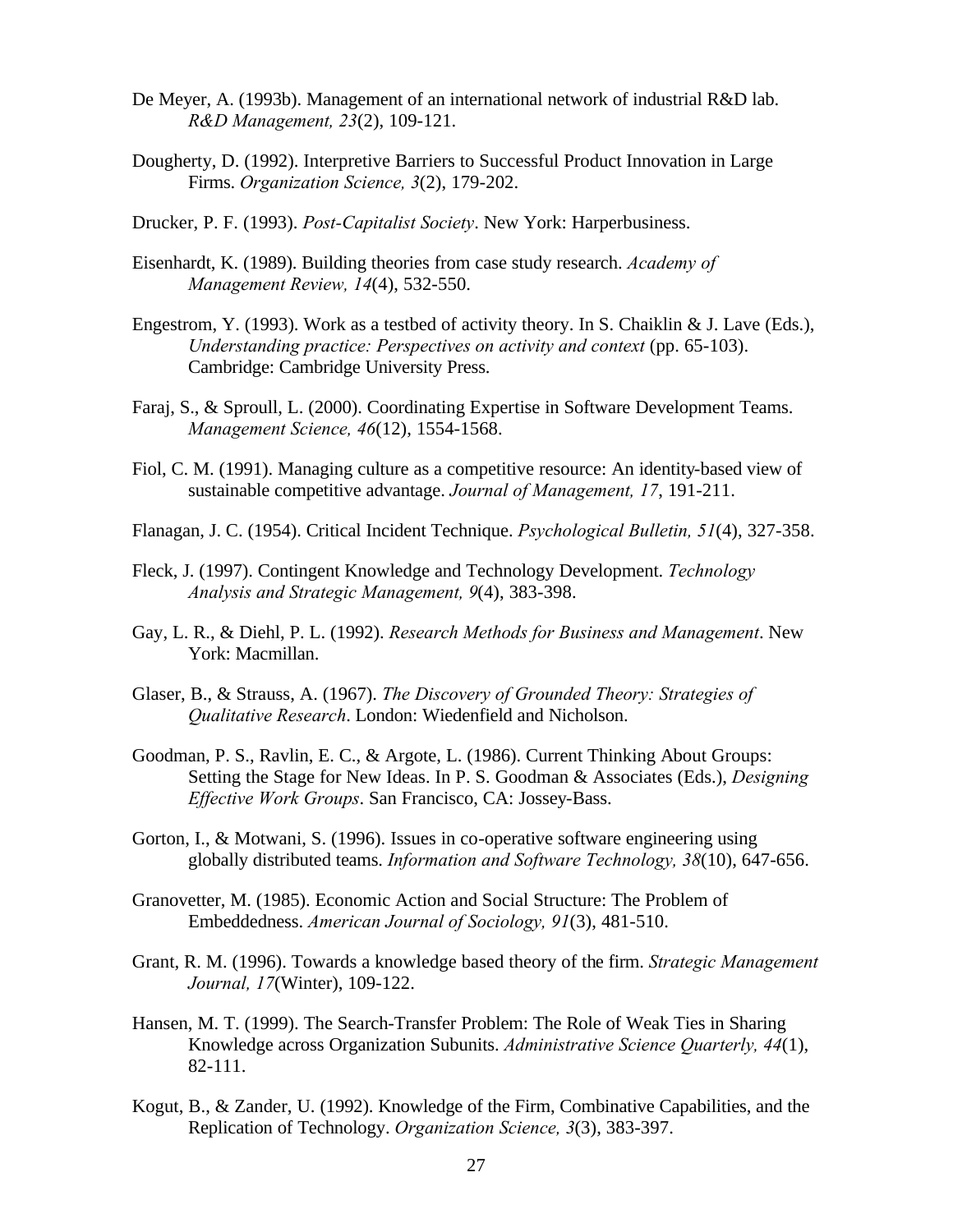- Lam, A. (1997). Embedded Firms, Embedded Knowledge: Problems of Collaboration and Knowledge Transfer in Global Cooperative Ventures. *Organization Studies, 18*(6), 973-996.
- Lave, J. (1991). Situated Learning in Communities of Practice. In L. B. Resnick & J. M. Levine & S. D. Teasley (Eds.), *Perspectives on Socially Shared Cognition*. Washington, DC: American Psychological Association.
- Lave, J., & Wenger, E. (1990). *Situated Learning: Legitimate Peripheral Participation*.: Cambridge University Press.
- Leonard, D. (1995). *Wellsprings of Knowledge: Building and Sustaining the Sources of Innovation*. Boston: MA: Harvard Business School Press.
- Leonard, D. A., Brands, P. A., Edmondson, A., & Fenwick, J. (1998). Virtual Teams: Using Communications Technology to Manage Geographically Dispersed Development Groups. In S. P. Bradley & R. L. Nolan (Eds.), *Sense and Respond: Capturing Value in the Network Era* (pp. 285-298). Boston: Harvard Business School Press.
- Leonard-Barton, D. (1992). Core Capabilities and Core Rigidities: A Paradox in Managing New Product Development. *Strategic Management Journal, 13*(Special Issue), 111- 125.
- Levitt, B., & March, J. G. (1988). Organizational Learning. *Stanford University Annual Review of Sociology, 14*, 319-340.
- Liang, D. W., Moreland, R., & Argote, L. (1995). Group versus individual training and group performance: The mediating role of transactive memory. *Personality and Social Psychology Bulletin, 21*(4), 384-.
- Madhavan, R., & Grover, R. (1998). From embedded knowledge to embodied knowledge: New product development as knowledge management. *Journal of Marketing, 62*(4), 1-12.
- Maznevski, M. L., & Chudoba, K. M. (2000). Bridging Space over Time: Global Virtual Team Dynamics and Effectiveness. *Organization Science, 11*(5), 473-492.
- McGrath, J. E. (1984). *Groups: Interaction and Performance*. Englewood Cliffs, NJ: Prentice-Hall.
- Moreland, R. L. (1999). Transactive memory: Learning who knows what in work groups and organizations. In L. L. Thompson & J.M.Levine & D. M. Messick (Eds.), *Shared Cognition in Organizations* (pp. 3-31). Hillsdale, NJ: Lawrence Erlbaum Associates.
- Moreland, R. L., & Myaskovsky, L. (2000). Exploring the performance benefits of group training: Transactive memory or improved communication? *Organizational Behavior and Human Decision Processes, 82*(1), 117-133.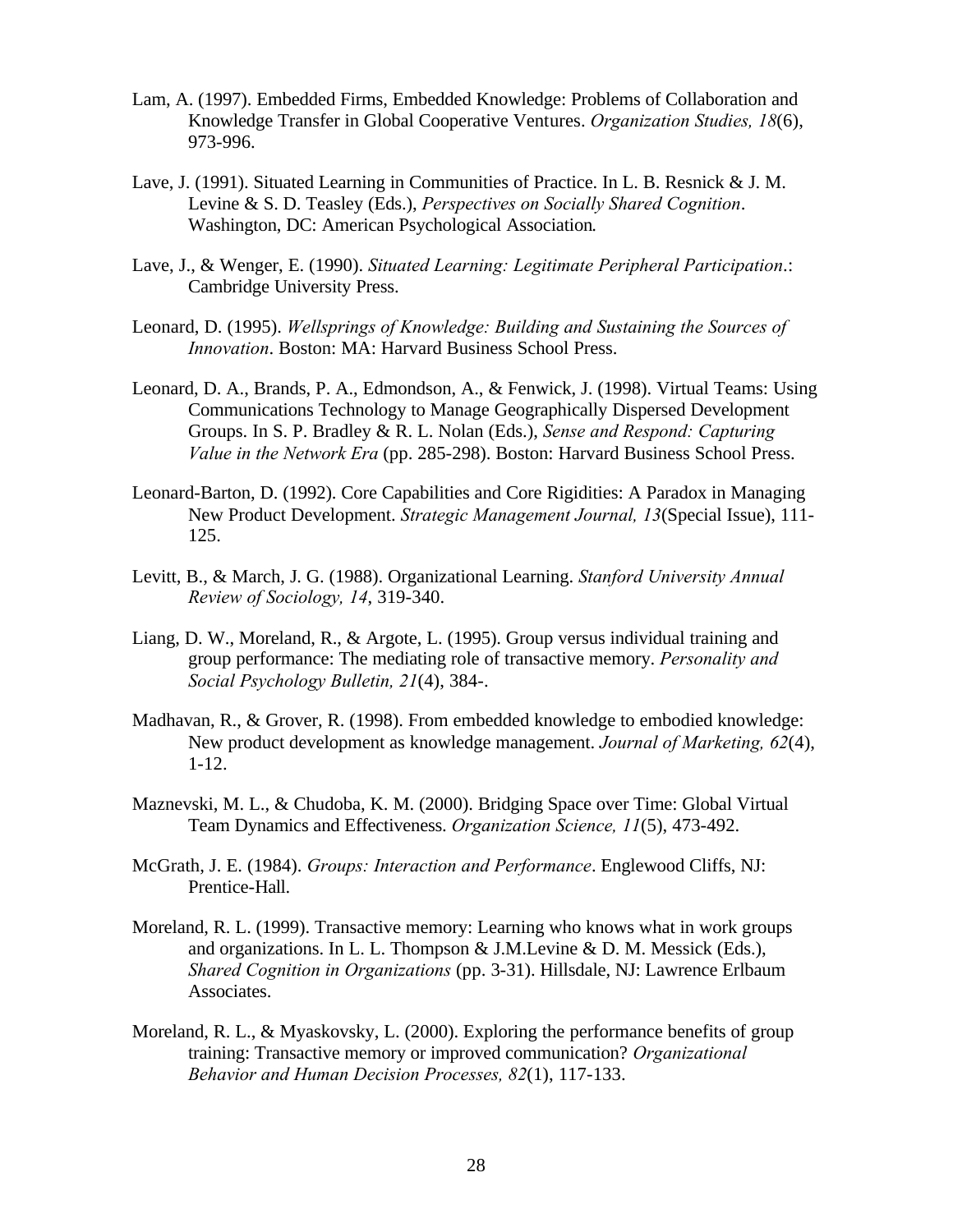- Nelson, R., & Winter, S. (1982). *An Evolutionary Theory of Economic Change*. Cambridge, MA: The Belknap Press of Harvard University Press.
- Nonaka, I., & Takeuchi, H. (1995). *The Knowledge-Creating Company: How Japanese Companies Create the Dynamics of Innovation*. New York: Oxford University Press.
- Orr, J. (1990). Sharing knowledge, celebrating identity: Ware stories and community memory in a service culture. In D. Middleton & D. Edwards (Eds.), *Collective remembering: Memory in Society*. Beverly Hills, CA: Sage Publications.
- Pettigrew, A. M. (1990). Longitudinal field research on change: Theory and Practice. *Organization Science, 1*(3), 267-292.
- Polanyi, M. (1966). *The Tacit Dimension*. New York: Doubleday & Company, Inc.
- Prokesch, S. E. (1997). Unleashing the Power of Learning: An Interview with British Petroleum's John Browne. *Harvard Business Review, 75*(5), 147-164.
- Rennecker, J. (2001). *The Situated Nature of Distributed Collaborative Work*. Cambridge: Sloan School of Management, Massachusetts Institute of Technology.
- Robey, D., Khoo, H. M., & Powers, C. (2000). Situated Learning in Cross-functional Virtual Teams. *IEEE Transactions on Professional Communication, 43*(1), 51-66.
- Salancik, G. R., & Pfeffer, J. (1977). An Examination of Need-Satisfaction Models of Job Attitudes. *Administrative Science Quarterly, 22*, 427-456.
- Schumpeter, J. A. (1934). *The Theory of Economic Development* (R. Opie, Trans.). Cambridge: Harvard University Press.
- Sole, D. L., & Edmondson, A. C. (2001). Bridging Knowledge Gaps: Learning in Geographically Dispersed, Cross-functional Development Teams. In N. Bontis & C. W. Choo (Eds.), *Strategic Management of Intellectual Capital and Organizational Knowledge*. Oxford: Oxford University Press.
- Szulanski, G. (1996). Exploring internal stickness: Impediments to the transfer of best practice within the firm. *Strategic Management Journal, 17*(Winter), 27-43.
- Tajfel, H. (1981). Social stereotypes and social groups. In J. C. Turner & H. Giles (Eds.), *Intergroup Behavior* (pp. 144-167). Oxford, England: Blackwell.
- Teece, D. J., & Pisano, G. (1994). The Dynamic Capabilities of Firms: An Introduction. *Industrial and Corporate Change, 3*(3), 537-556.
- Townsend, A. M., DeMarie, S. M., & Hendrickson, A. R. (1998). Virtual teams: Technology and the workplace of the future. *Academy of Management Executive, 12*(3), 17-29.
- Tyre, M. J., & von Hippel, E. (1997). The Situated Nature of Adaptive Learning in Organizations. *Organization Science, 8*(1), 71-83.